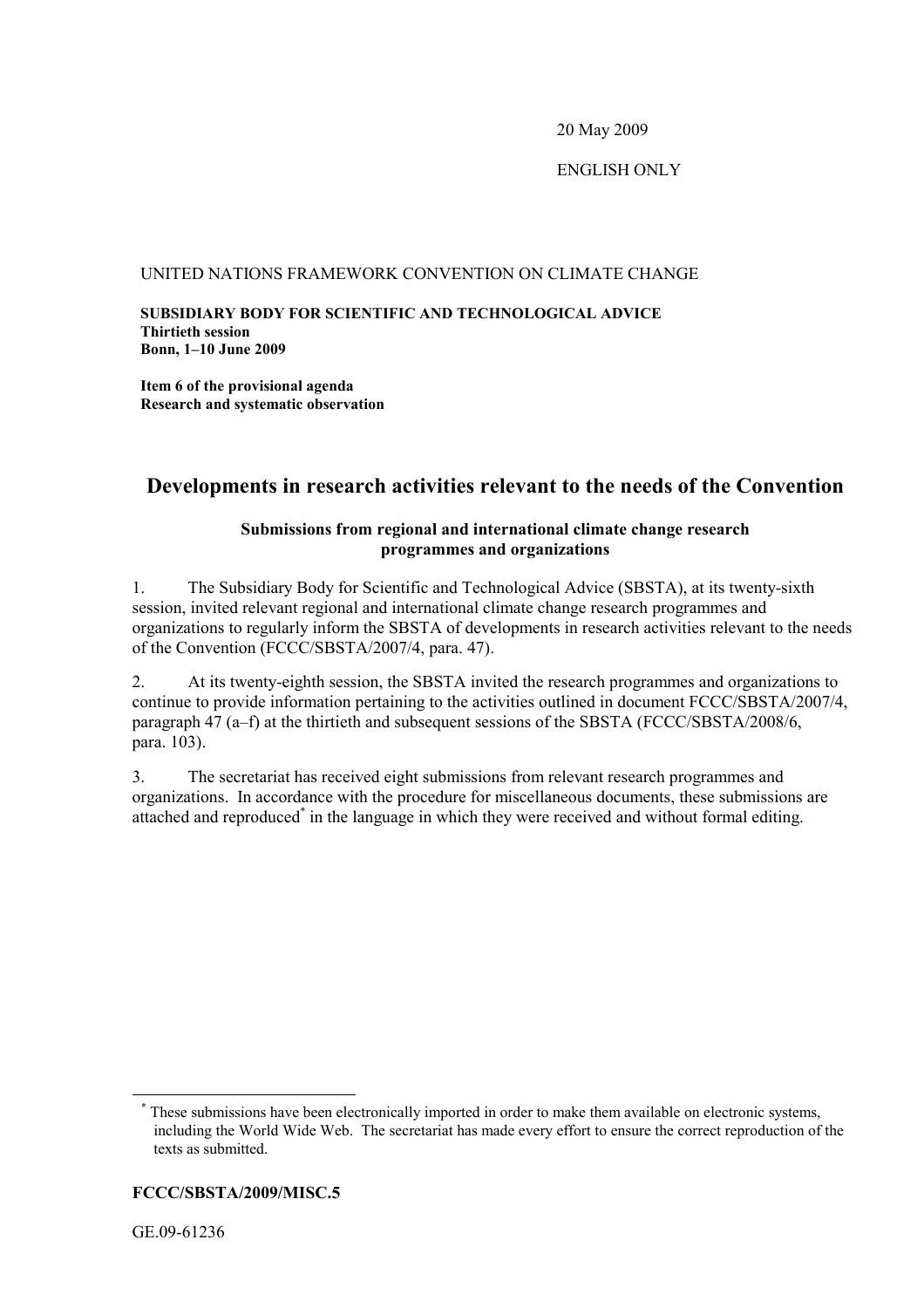### **CONTENTS**

#### *Page*

| $\mathbf{1}$ | ASIA-PACIFIC NETWORK FOR GLOBAL CHANGE RESEARCH                                   | $\overline{3}$ |
|--------------|-----------------------------------------------------------------------------------|----------------|
| 2.           | <b>DIVERSITAS</b>                                                                 | 8              |
| 3.           | <b>EARTH SYSTEM SCIENCE PARTNERSHIP</b>                                           | 9              |
| $4_{\cdot}$  | GLOBAL CHANGE SYSTEM FOR ANALYSIS, RESEARCH AND<br><b>TRAINING</b>                | 14             |
| 5            | <b>INTER-AMERICAN INSTITUTE FOR GLOBAL CHANGE RESEARCH</b>                        | 16             |
| 6            | INTERNATIONAL GEOSPHERE-BIOSPHERE PROGRAMME                                       | 20             |
| $7^{\circ}$  | INTERNATIONAL HUMAN DIMENSIONS PROGRAMME ON<br><b>GLOBAL ENVIRONMENTAL CHANGE</b> | 23             |
| 8.           | WORLD CLIMATE RESEARCH PROGRAMME                                                  | 24             |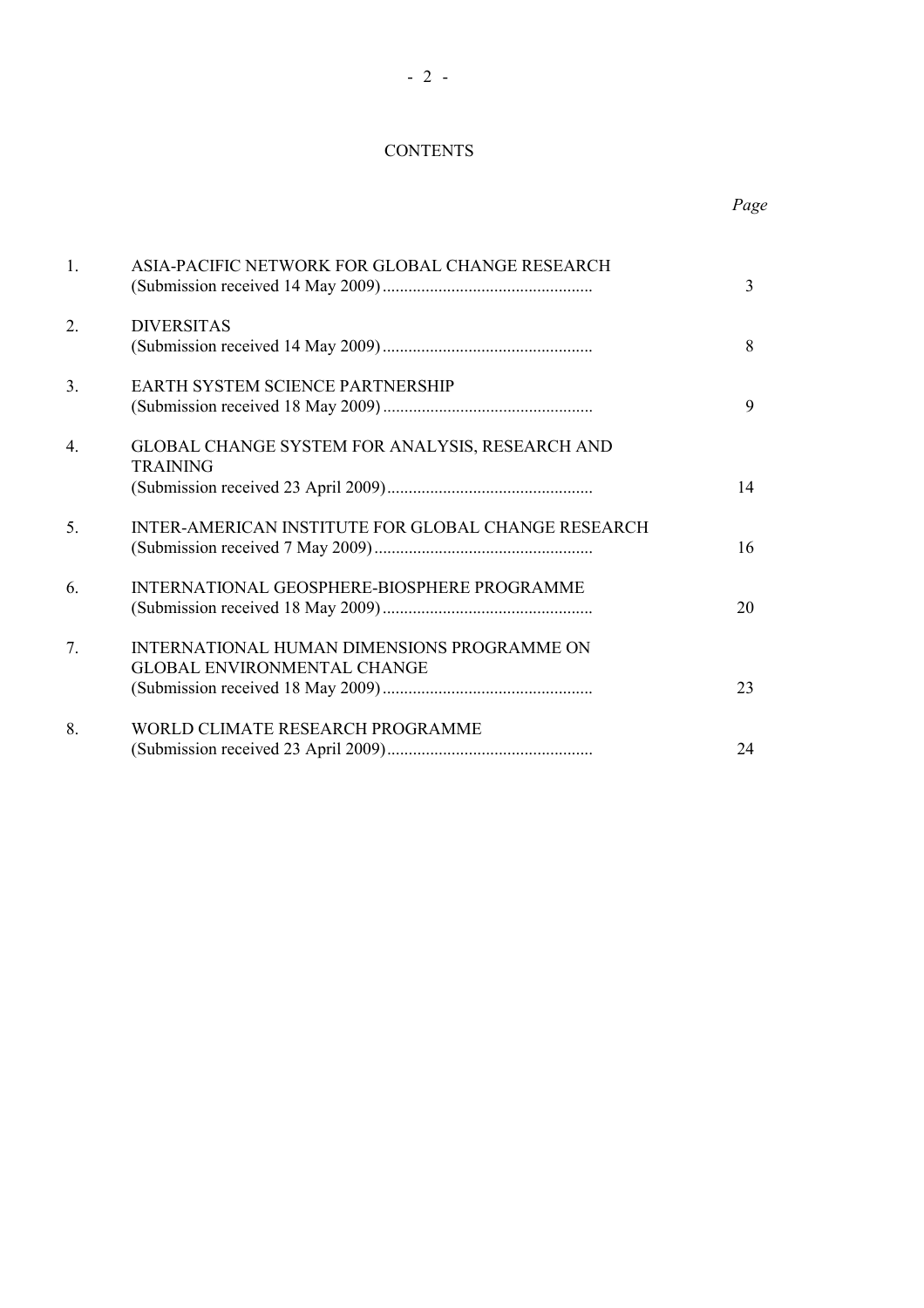### PAPER NO. 1: ASIA-PACIFIC NETWORK FOR GLOBAL CHANGE RESEARCH

#### **SBSTA30 Informal Dialogue: Submission from the Asia-Pacific Network for Global Change Research (APN)**

APN's<sup>1</sup> growing strength lies in its uniqueness to facilitate underpinning scientific research and capacity building that is systematically targeted for the needs of the Asia-Pacific region as identified by its government-appointed national Focal Points and scientists who, together, develop the science, policy and institutional agendas of the APN. With this, the APN welcomes the continuing opportunity to inform SBSTA of research, capacity development and science-policy interfacing within the Asia-Pacific region relevant to the convention.

Most APN member countries continue to identify climate vulnerability, impacts, and adaptation and/or mitigation assessments as their priority concerns<sup>2</sup>. GHG emissions, inventories, and the capacity to conduct activities in these areas are also considered important, particularly in the least developed nations. Climate change projections, uncertainties and modelling, particularly downscaling GCMs, are important as is access to/and the sharing of data across national borders for climate research. Besides defining research priorities to target important issues, the various conventions and assessment reports play a significant role in raising general awareness, resulting in enhanced appreciation of related issues and concerns.

Taking on board the challenges presented in climate impacts, vulnerabilities and adaptation, this is major interrelated issue for the UNFCCC and post-Kyoto agreements where skills in scenario development and impact quantification for climate sensitive systems will be needed. Particularly challenging for APN countries is the development of systematic efforts to implement adaptation strategies in various sectors likely to be affected by climate change. Currently, many APN member countries are developing adaptation strategies (and in some cases implementing them) in many sectors and all countries see the adoption of adaptation strategies as important to counter impacts and reduce vulnerabilities.

Citing an example from Indonesia<sup>3</sup> in adaptation strategies for future climate risks, fostering a co-evolution of interdisciplinary science is a major challenging strategy that is currently underway. In this regard, there is a need to enhance cross-sectoral governmental communication and coordination, improve education and increase public awareness. In this regard, the APN's capacity development programme, *CAPaBLE<sup>4</sup>*, is successful in that it can contribute to the process of developing effective climate information systems which meet client needs and are provided to the appropriate users in a timely fashion, allowing them to use this information to assist their decision making.

While the integration of various elements such as climate risk assessments, sectoral adaptation plans and international cooperation is seen as a systematic, coherent and sound basis for developing appropriate adaptation strategies, it is very clear that many APN developing countries lack the human and institutional capacity to plan and adopt such adaptation strategies. There are many limiting factors and developing countries, in particular, have yet to conduct much-needed vulnerability and impact assessments in many areas/sectors in order to plan appropriate adaptation strategies and mainstream these into national policy and plans. The most vulnerable sectors are agriculture, fisheries, water (floods and drought), forests, health and social welfare, transportation, coastal zones, mangroves and maritime resources.

Recognizing this, the APN is providing funds, in addition to its two annual calls for proposals, for focussed activities on scientific capacity building for impact and vulnerability assessments (Annex-1). This special call, together with

<sup>&</sup>lt;sup>1</sup> The APN is a network of 21 member governments fostering regionally relevant global change research. <u>www.apn-gcr.org</u><br><sup>2</sup> APN 14th IGM Country Report Synthesis, March 2009

<sup>&</sup>lt;sup>3</sup> Liana Bratasida, APN national Focal Point for Indonesia, APN-IAI side event, SBSTA28, 2008

<sup>&</sup>lt;sup>4</sup> Published in April 2009, CAPaBLE "In Review" highlights the success of the programme and synthesises the outputs and key messages from a recent evaluation.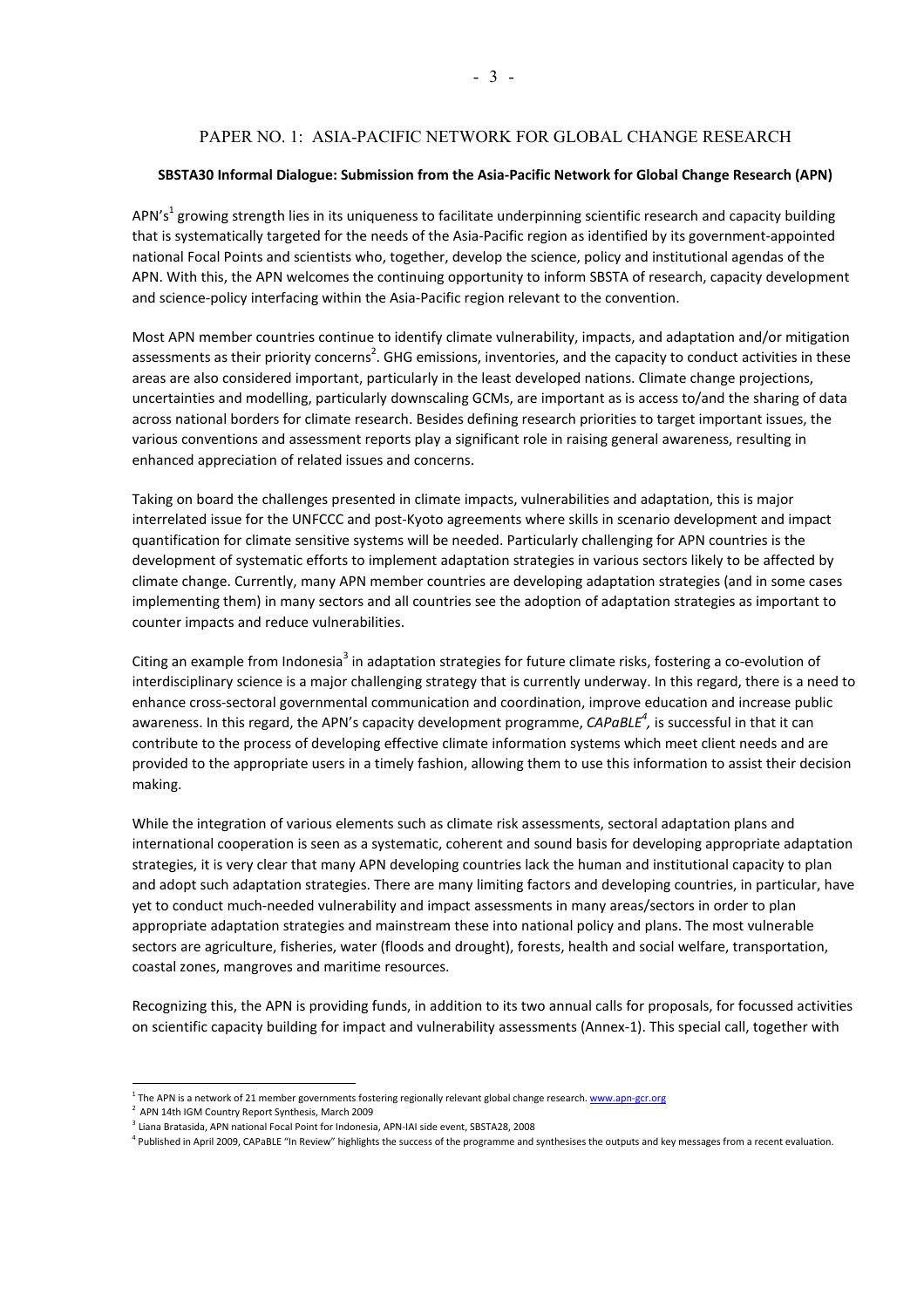many related projects being conducted under the APN addresses issues identified in the Nairobi Work Programme. Another most recent example on adaptation planning for local government units is summarized in Annex-2.

In addressing the research needs of the region, research stemming from (and feeding into) the IPCC process is being conducted in many areas, and particularly in climate modelling. One example is the 3-year APN project (cited in IPCC AR4) undertaken in three sub-regions of Asia on Integrated Assessment Models. This project has developed a new framework for policy modelling and analysis to align sustainable development and climate change and this has input to national climate change action plans (Annex-3).

On science and policy communications, obstacles still exist in obtaining a common understanding between policy and scientific communities (in terms of language, acronyms, probability (risk), priorities, research versus political timeframes) and this remains a challenge in the Asia-Pacific region.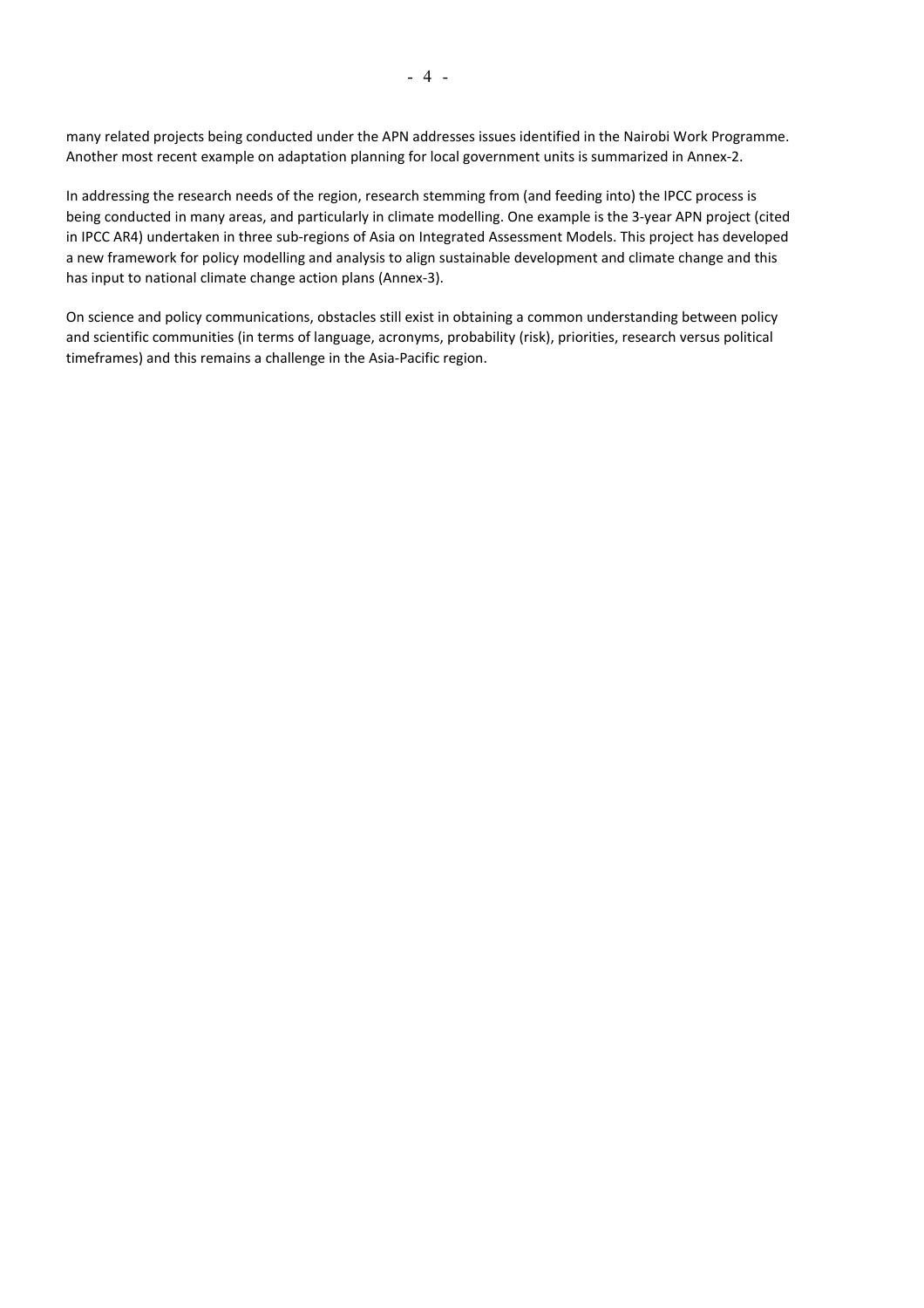#### **Annex-1**

#### **SPECIAL CALL FOR PROPOSALS FOR A FOCUSSED ACTIVITY**

**Scientific Capacity Building for Climate Impact and Vulnerability Assessments (SCBCIA)** 

**(1) SPECIAL CALL FOR PROPOSALS FOR A FOCUSSED ACTIVITY:** Considering the urgent needs of developing countries that are particularly vulnerable to the adverse effects of climate change, the APN is inviting "Expressions of Interest" under the CAPaBLE programme for funding from September 2009.

A limited amount of financial support<sup>5</sup> is available for focussed activities that are undertaken at local, national or *regional levels in Scientific Capacity Building for Climate Impact and Vulnerability Assessments.* 

**(2) BACKGROUND:** The IPCC AR4 notes that, in terms of the distribution of impacts and vulnerabilities to climate change, there are sharp differences across regions, and those in the weakest economic position are often the most vulnerable to climate change and the risks it presents. In this respect, the Asia-Pacific region is particularly vulnerable.

Key vulnerabilities to climate change may be associated with many climate-sensitive systems, including food and water resources, coastal systems, ecosystems, biogeochemical cycles, and modes of oceanic and atmospheric circulation.

The IPCC and the UNFCCC recognise that science can support informed decisions. However, under this premise, many countries lack the scientific capacity to be able to conduct crucial impact and vulnerability assessments in order to make informed decisions on how best to reduce the risks associated with climate change.

#### **(3) ELIGIBILITY CRITERIA**

- 1. The proposed activity must focus on scientific capacity building of developing nation(s) to conduct climate impact and vulnerability assessments
- 2. The proposed activity must have high potential to provide positive outcomes for developing countries that could also be used by the international community.
- 3. The proponent's institution must be based in a developing member or approved country of the APN (see the list of frequently asked questions provided separately).
- 4. The proponent and/or collaborators must possess the skills necessary to impart scientific capacity building in the focus area of climate impact and vulnerability assessments
- 5. The proponent must inform his/her APN country nFP and SPG member (where one exists), in advance, of the intention to submit a proposal. Contact details of APN members are available at http://www.apngcr.org/en/aboutapn/whoswho.html
- 6. The proposed activity must outline policy-relevant questions to be addressed and answered, organisational arrangements of the proposed activity and a publication and dissemination plan. In this respect, strong links with government units and/or agencies are expected.
- 7. The Expression of Interest must follow the template (provided separately) and be submitted to the APN Secretariat (*Istevenson@apn-gcr.org*) by Friday 5<sup>th</sup> June 2009.

#### **(4) PROPOSALS SUBMISSION AND REVIEW PROCESS**

- Stage 1 Submission and review of Expression of Intent (compulsory)
- Stage 2 Submission and review of Proposal (by invitation)
- Final Decision-Making

 $\overline{a}$ 

<sup>.&</sup>lt;br>Supproximately US\$200,000 is available for projects under this focussed activity. Average grants are expected to be approximately US\$30,000 for one-year duration.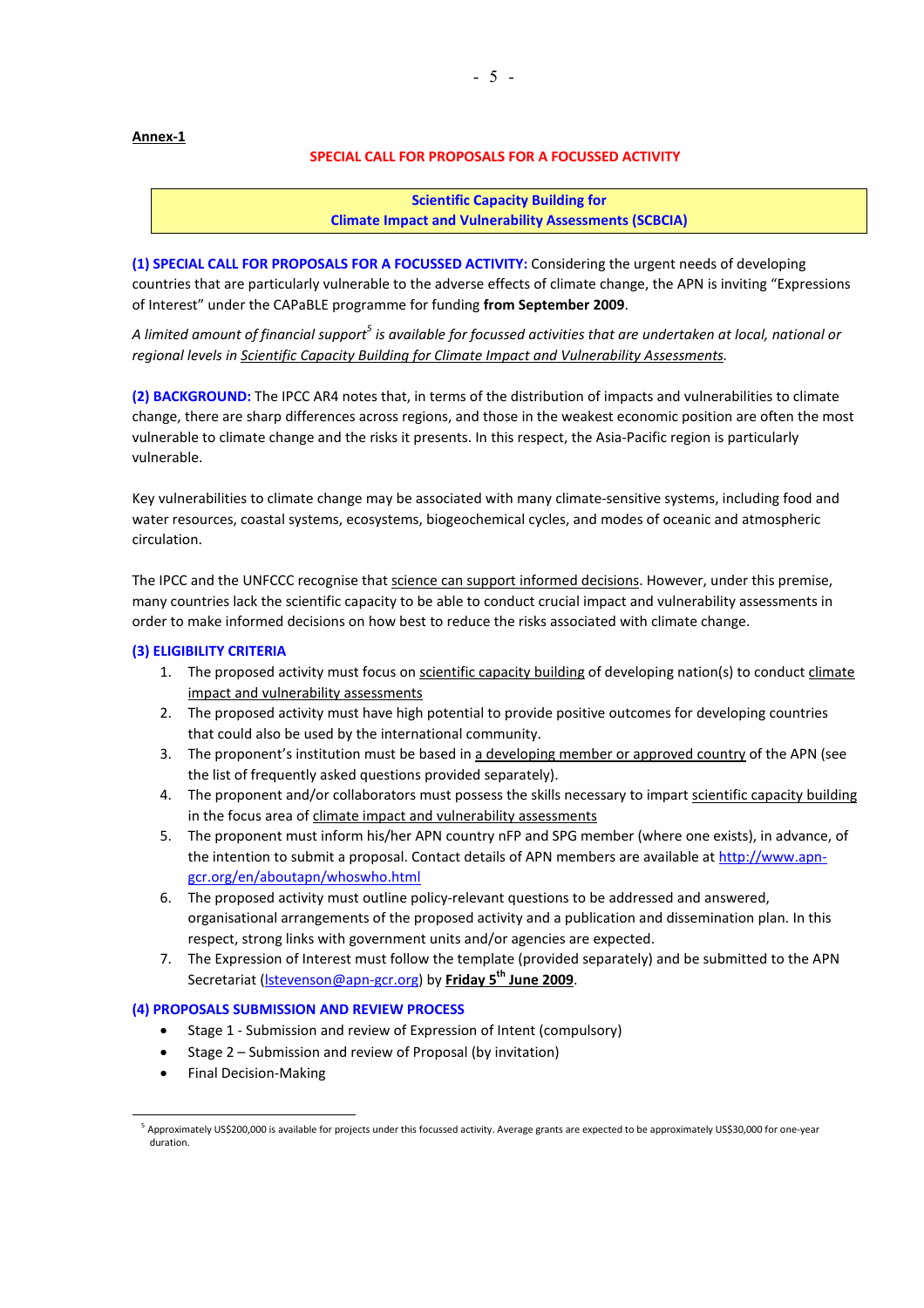#### Annex-2

### **Local Government and Public Universities as Partners in Climate Change Adaptation Planning<sup>6</sup>**

The Philippines is one of the countries most vulnerable to the adverse impacts of climate change. Government policies have to focus on adaptation initiatives to reduce vulnerability and minimise the impacts of climate changeassociated events.

Local government units (LGUs) are at the forefront of disaster management including responding to the impacts of climate change. However, many LGUs are not aware of the climate change phenomenon and do not have the capacity to assist the affected communities in preparing climate change adaptation measures. Local public universities have resources (e.g. scientists, students and facilities) that can be capacitated as LGUs' partners to further enhance local climate change adaptation capacity. Their institutional linkages should be strengthened so that local scientists can input directly to the LGUs' policy-making processes.

This project is creating awareness and developing the capacity of LGUs, communities and regional universities to effectively respond to climate change for sustainable development. The goal is to enhance LGU-scientists partnership for science-policy interfacing and ensuring sustainability of adaptation plan implementation.

The project's capability building efforts are geared towards two major activities, vulnerability assessment and Indicative Climate Change Adaptation Plan (ICCAP) preparation. The idea is to form a team of scientists and LGU planners who will reinforce each other's expertise in coming up with programs that will enhance the people's adaptive capacity. The scientists will take the lead in the vulnerability assessment while the local planners will spearhead the ICCAP preparation based on the vulnerability assessment findings. The partners are expected to imbibe the principle that evidence-based planning is a key to effective climate change preparedness and adaptive capacity enhancement.

The project was undertaken in the five municipalities that were chosen not only because of their vulnerability but also their strategic geographic location and varying levels of disaster preparedness. It is also expected that these municipalities can serve as pilot cases that will demonstrate the feasibility of LGU-university alliance and capability enhancement.

As a levelling-off exercise, a climate change awareness-raising seminar was conducted for the project partners. Resource persons from the Philippine Atmospheric Geophysical and Astronomical Services Administration (PAGASA), University of the Philippines Los Baños' Interdisciplinary Program on Climate Change (UPLB-IdPCC) and the Presidential Task Force on Climate Change (PTFCC) discussed various aspects of climate change. The respective LGUs and local universities forged Memoranda of Agreement to institutionalise their partnership and commitment towards adaptive capacity enhancement.

Under the leadership of the scientist partners, vulnerability assessments of the respective study sites were conducted. Data was collected through public consultations and validated from the historical records obtained from PAGASA and the LGUs. Results of the vulnerability assessment, which were presented in a Vulnerability Assessment Workshop, showed that the study sites are at risk to climate change-induced events such as tropical cyclones, heat waves and sea level rise. These vulnerability assessment results were used by local planners in the formulation of the ICCAP and were presented in a workshop in March 2009.

The project partners expressed their appreciation for the avenue of collaboration that the project has opened for them. With the interpersonal and formal relationships that have been forged, they are hopeful that this partnership can be sustained beyond the project period. They, however, recognised that because the project was

 $\overline{a}$ 

<sup>6</sup> **Enhancing the Climate Change Adaptation Capacity of Local Government Units and Scientists in the Philippines**

<sup>(</sup>Project Reference #:CBA2008-09NSY Project Leader: Dr. Linda M. PeÒalba)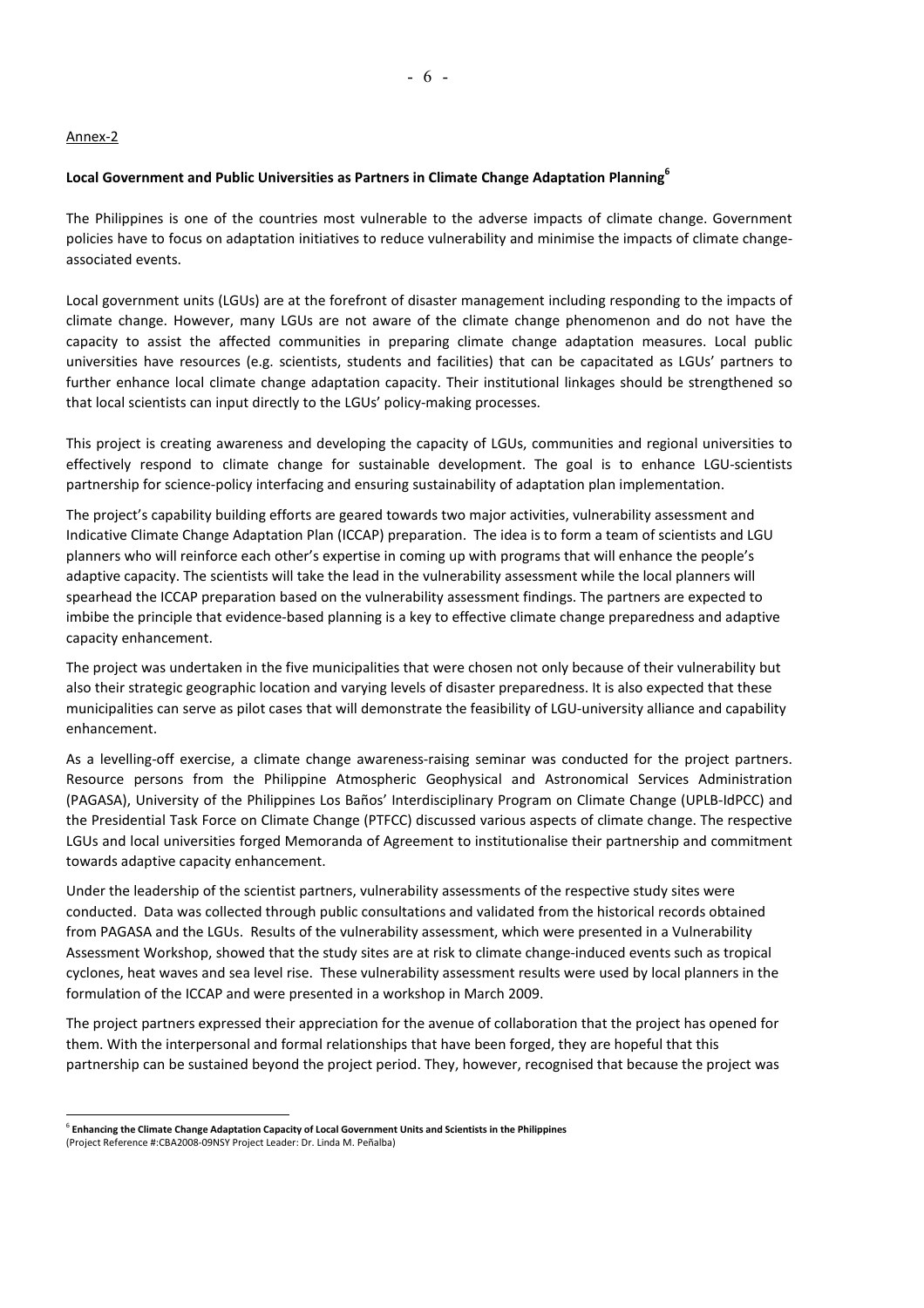able to cover only a few barangays within their municipality and reached only a few sectors therein, much is yet to be done to be able to formulate and implement a comprehensive climate change adaptation plan. Annex-3

### **Integrated Assessment Model for Developing Countries and Analysis of Mitigation Options and Sustainable Development Opportunities**

### **Key Components:**

- Generating national GHG mitigation scenarios recognising explicit developing country dynamics
- Collaborating regionally to initiate national modelling exercises and develop national databases
- Generating knowledge to inform climate policy and develop GHG mitigation policies

#### **Key Outcomes:**

- CAPaBLE CGE-IAM model for analysing climate change policies in developing countries
- Model code and software, national scenarios framework and inventory of knowledge resources.
- Comprehensive web-based interactive tool with soft research infrastructure for stakeholderscientist interaction
- Lasting networks including the newly established regional *Asian Energy and Environment Modelling Forum* (AEEMF)
- Extensive publications including key citations in IPCC AR4
- Dissemination at many policy fora including UNFCCC COP/MOP; UNCSD; ECO-Asia

#### **Key Impacts:**

- Close interface with policy-makers for receiving inputs to prepare national scenarios and to communicate results
- Scenarios and quantitative results used as benchmarks by stakeholders
- Contributed to prominent global research projects and initiatives including UNEPís *GEO4*; *IPCC AR4*; IEA's World Energy Outlook (WEO); IPCC's new scenarios initiative; UNEP RISO Development and Climate project
- Partner scientists contributing to the development of scenarios for the 5<sup>th</sup> IPCC Assessment Report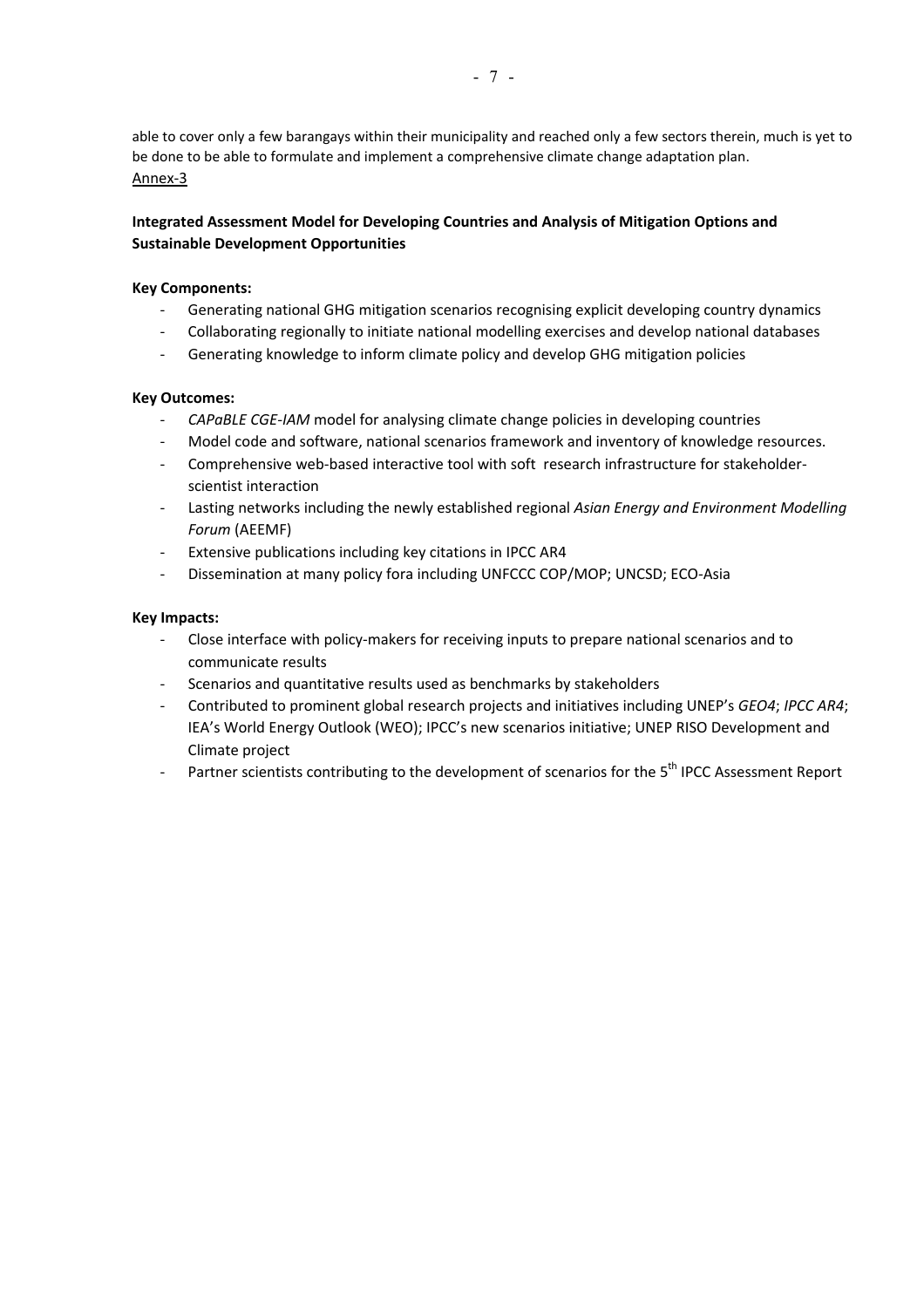### PAPER NO. 2: DIVERSITAS

#### **Monitoring, understanding and predicting interactions between biodiversity and climate change: high-priority objectives for DIVERSITAS**

DIVERSITAS, under the auspices of ICSU and UNESCO, aims to deliver socially relevant scientific knowledge on biodiversity, to provide the scientific basis for the conservation and sustainable use of biodiversity. Support for the study of the interactions between climate change and biodiversity has become a high priority throughout the DIVERSITAS projects ranging from research on rapid evolution of species in the face of climate change to improving the representation of biodiversity in earth system models that are used to project future climate.

Observations, experiments and models are being improved to better detect, understand and model climate change impacts on biodiversity. For example, DIVERSITAS is playing a key role in driving an international initiative to create a new global biodiversity monitoring network (GEO-BON). One of the goals of this monitoring network will be to detect footprints of climate change impacts on biodiversity and ecosystem services and to spot early warning signs of rapid and potentially irreversible changes in biodiversity and ecosystem services. The Global Mountain Biodiversity Assessment (GMBA), a cross-cutting network of DIVERSITAS, has already developed a number of products that illustrate the power of global monitoring initiatives by providing strong evidence of climate change impacts on biodiversity and ecosystem services of these vital and sensitive zones of the terrestrial biosphere. DIVERSITAS is also leading efforts to encourage the development of new, more robust models of climate change impacts on biodiversity and to provide syntheses of these model-based biodiversity scenarios for decision makers. As part of these efforts, DIVERSITAS is currently leading a broad synthesis of projections of biodiversity change for the 21<sup>st</sup> century for the Convention on Biological Diversity (CBD) to be published in the forthcoming Global Biodiversity Outlook 3 (GBO 3).

DIVERSITAS has stepped up its efforts to understand how changes in biodiversity will feed back on climate change. Recent efforts are focusing on more realistic scenarios of biodiversity change, including those predicted to occur due to climate change, and the impacts of these changes in biodiversity on ecosystem functions and services at multiple spatial and temporal scales. DIVERSITAS, IGBP and several other partners are also stimulating the development of improved models of regional and global vegetation and ecosystem response to climate change. One of the key aims of this work is to enhance the representation of plant diversity at the functional group level in these models using a newly developed global database of plant traits. Several demonstration projects are underway using these models to assess the importance of plant diversity in mediating climate change (e.g., by mediating ecosystem C storage, hydrological cycles, albedo, etc).

Two clear messages emerging from recent research are that:

1) Climate change will likely lead to large-scale and often negative impacts on biodiversity and ecosystem services in the 21<sup>st</sup> century, but our ability to detect and project these changes is currently insufficient; and that

2) Climate change cannot be projected with confidence without substantial improvements in our ability to project future shifts in the distribution and abundance of plants, animals and micro-organisms.

DIVERSITAS in collaboration with its ESSP partners is focusing a substantial part of its energy in coordination, networking and integration activities to assist the scientific community in making progress on both of these fronts and to help provide the scientific expertise required for international decision making bodies such as the UNFCCC and the CBD.

Dr Anne Larigauderie Executive Director anne@diversitas-international.org http://www.diversitas-international.org/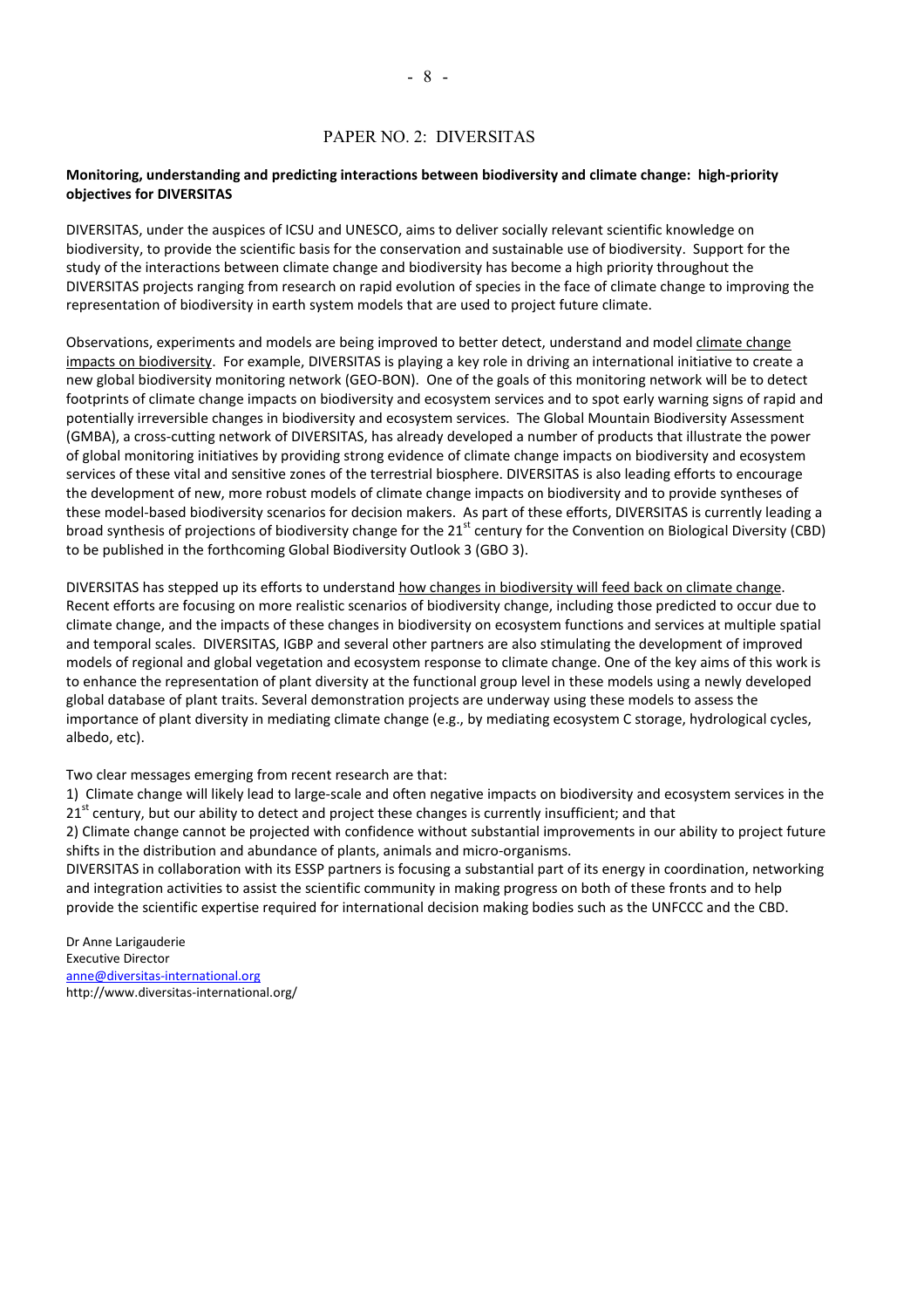### **Earth System Science Partnership (ESSP)**

## *Community building for new insights in climate science and global environmental change research*

### **Introduction**

The ESSP is a science partnership of the four international global environmental change research programmes – an international programme of biodiversity science (DIVERSITAS), International Geosphere-Biosphere Programme (IGBP), International Human Dimensions Programme on Global Environmental Change (IHDP), and the World Climate Research Programme (WCRP) - for the integrated study of the Earth system, the ways that it is changing, and the implications for global and regional sustainability.

### **New Science**

ESSP activities aim to develop a global environmental change (GEC)-oriented research agenda of direct relevance for societies. The ESSP joint projects aim to address the challenges caused by GEC with innovative integrative approaches, to elucidate interactions between natural and social systems and to understand the implications of human-driven changes for the functioning of the Earth system. The current suite of Joint Projects focus on carbon dynamics, food systems, water and health.

### *Carbon*

The scientific goal of the Global Carbon Project (GCP) is to develop a complete representation of the global carbon cycle, including both its biophysical and human dimensions together with the interactions and feedbacks between them. Two major scientific findings resulted from the new analyses of recent trends in the global carbon cycle:

- For the first time, the GCP showed that the efficiency of the natural sinks to remove carbon dioxide is declining.
- The current fossil fuel emission trajectory is tracking if not surpassing the most carbon intense IPCC scenarios, and this is due, in part, to the fact that after decades of improvements, the carbon intensity of the global economy, the carbon emitted per unit of Gross Domestic Product (GDP), stalled during the period 2003-2005.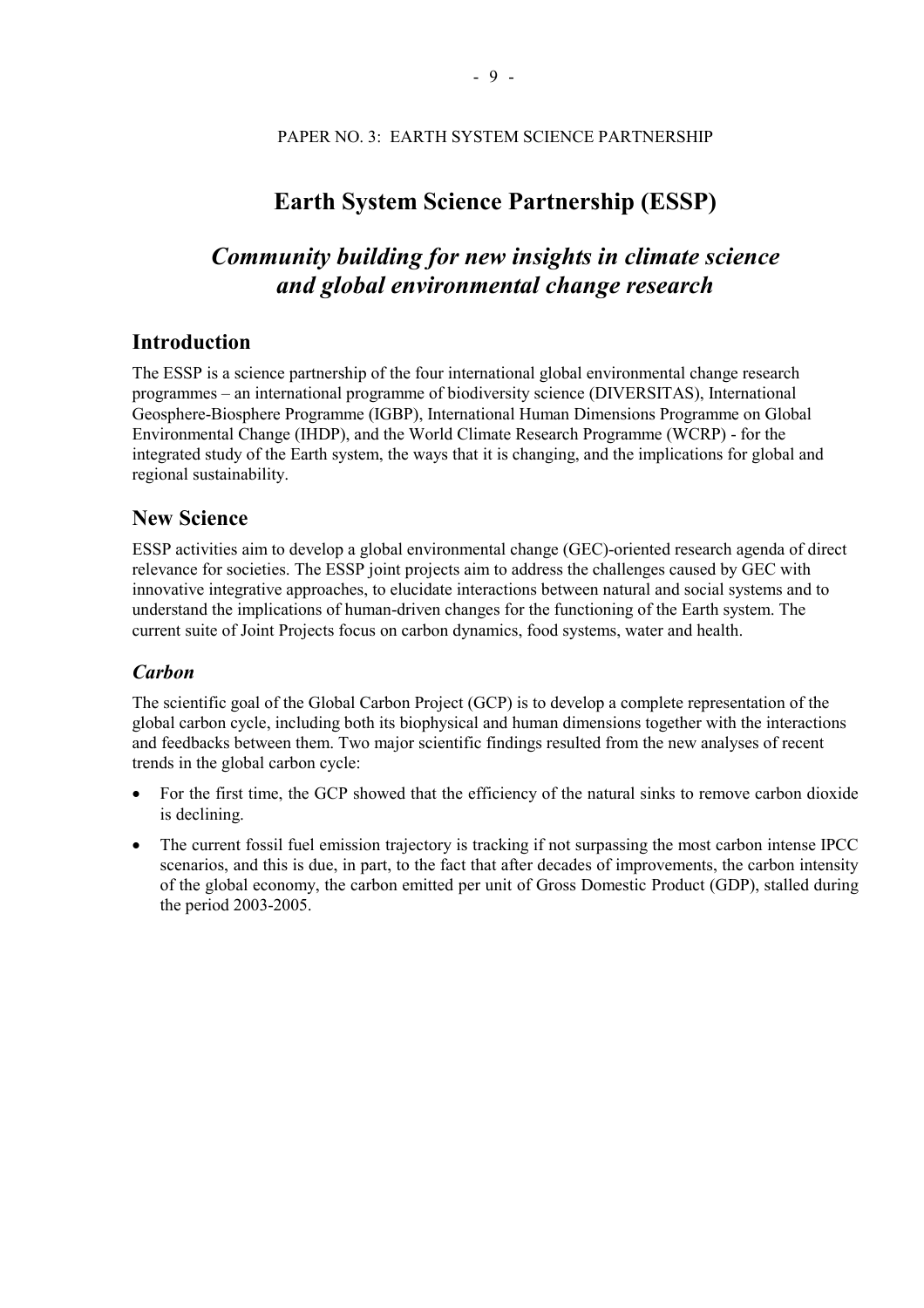# Fossil Fuel Emissions: Actual vs. IPCC Scenarios



Raupach et al 2007, PNAS; Global Carbon Project 2009

In 2008, the GCP posted the most recent figures for the global carbon budget. This became immediately a key to understanding the balance of carbon added to the atmosphere, which constitutes a major underpinning of human induced climate change. Experience with the carbon budgets has shown that integrative and synthetic science products, which are released and updated regularly and which have a direct connection with the policy process, can generate a lot of visibility, excitement and comprehension. More information on these timely carbon cycle analyses are provided on: www.globalcarbonproject.org/carbontrends/index.htm. A particular effort was made this year to produce new carbon analyses focusing on Africa given the limited amount of reliable scientific information available for the continent (see also www.biogeosciences-discuss.net/special\_issue37.html).

The Global Carbon Project is also taking the lead in an ESSP-wide bioenergy activity that will take an Earth system view of bioenergy, its opportunities and constraints in contributing to stabilizing atmospheric CO2.

### *Food*

The Global Environmental Change and Food Systems (GECAFS) project addresses the two-way interactions between GEC and food security. Research aims to determine strategies to cope with the impacts of global environmental change on food systems (i.e. the food chain activities from producing to consuming food, and the outcomes of these activities for food security) and to assess the environmental and socioeconomic consequences of adaptive responses aimed at improving food security. GECAFS conducts conceptual research on food systems and their vulnerability to GEC, and bridges the sciencepolicy-development interfaces with case studies in southern Africa, the Indo-Gangetic Plains and the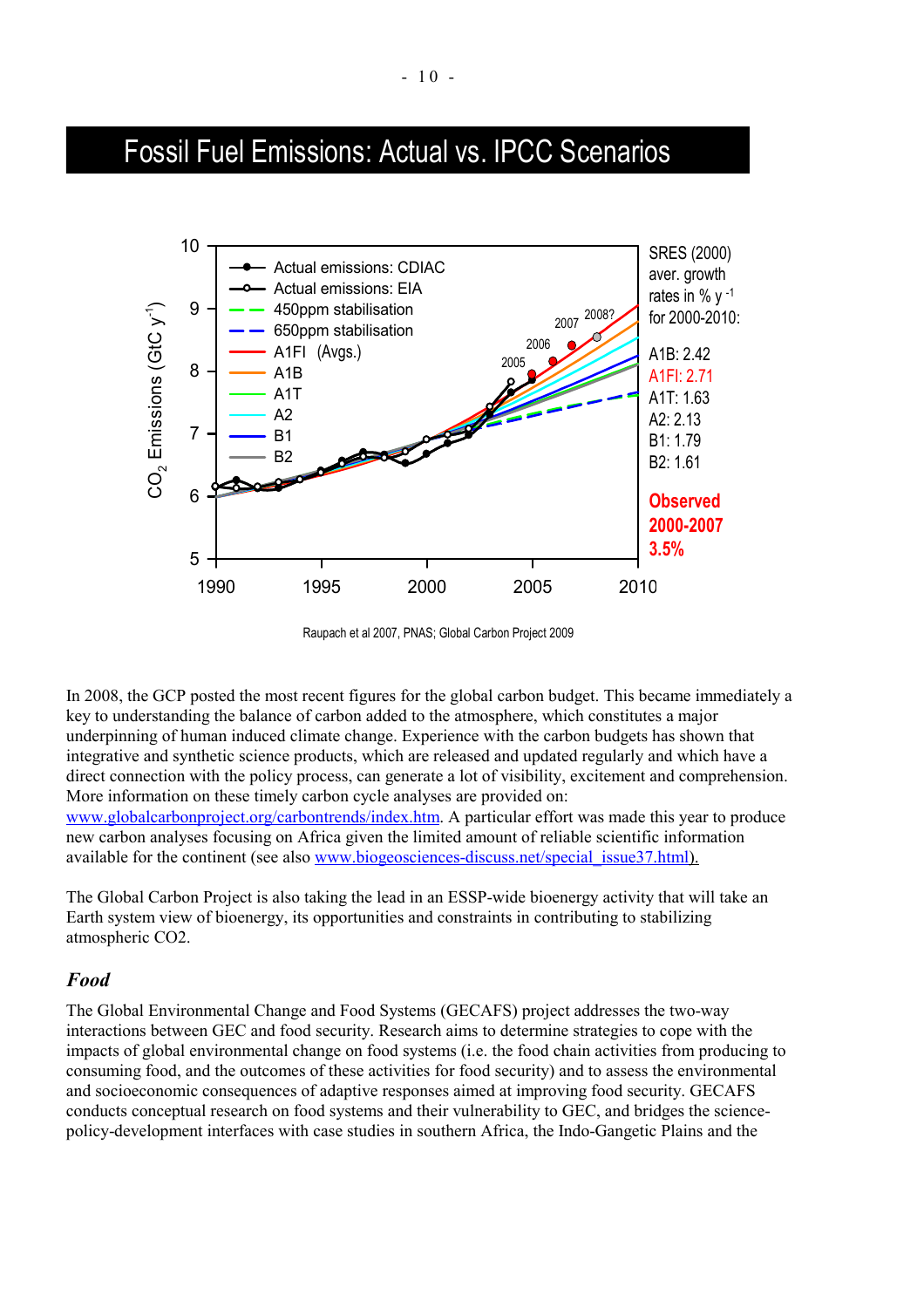Caribbean. GECAFS outputs continue to be drawn upon for major reports by organisations such as UN-FAO, the European Science Foundation and national government departments.

In 2008, GECAFS (on behalf of ESSP) and the Centers of the Consultative Group on International Agricultural Research (CGIAR) successfully developed a major research project: the CGIAR Challenge Program on "Climate Change, Agriculture and Food Security (CCFAS)". This will be a major collaborative endeavour between the international agricultural research community and their partners, and the ESSP. It is aimed at overcoming the additional threats posed by a changing climate to achieving food security, enhancing livelihoods and improving environmental management in the developing world.

### *Water*

The central research question of the Global Water System Project (GWSP) is "How are humans changing the global water cycle, the associated biogeochemical cycles, and the biological components of the global water system and what are the social feedbacks arising from these changes?" In order to address this question, the GWSP launched three Global Initiatives:

- Global scale initiative to rank the threats to the global water system;
- Global catchment initiative to bring the global perspective to river basin research and management; and
- The global water needs for humans and nature initiative

The initiatives are targeted towards the production of scientifically cutting-edge and highly policyrelevant results.

GWSP results have already been successfully represented in assessments such as the IPCC Fourth Assessment Report and Technical Paper on Water and will be made available to UNFCCC, as well as the 'Brazilian National Plan and Strategy for Climate Change' (a GWSP Endorsed Project). Other chief beneficiaries include the UN World Water Assessment Programme, FAO, disaster relief agencies, the Millennium Development Project, the international development banks, re-insurance companies (SwissRe, MunichRe) and the private sector.

### *Health*

As this ESSP Joint Project on GEC and Human Health is only at the implementation stage it is too early to report scientific results, its impacts and the responsiveness of the Project at setting research agendas. However, the added value of this Project is clear in that it seeks to identify and quantify current health impacts of GEC and to forecast the future health impacts. These scenarios of future health impacts will form a new, dynamic and integrative node in the developing domain of Earth system science. They will help focus on policy options that ensure a healthier and more sustainable future. This Joint Project is being developed in collaboration with the World Health Organization (WHO).

### *Regional Activities*

### **Monsoon Asia**

The ESSP is developing a small set of Integrated Regional Studies (IRS), designed to contribute sound scientific understanding in direct support of sustainable development at the sub-global (regional and local) level. These studies will also improve overall knowledge of regional-global linkages in the context of Earth System dynamics. The first such study is in Monsoon Asia (MAIRS). Over the next three-years, MAIRS will develop observation and research in interactions between land cover change and climate, between aerosol emission and climate, regional climate and earth system modelling, and projection of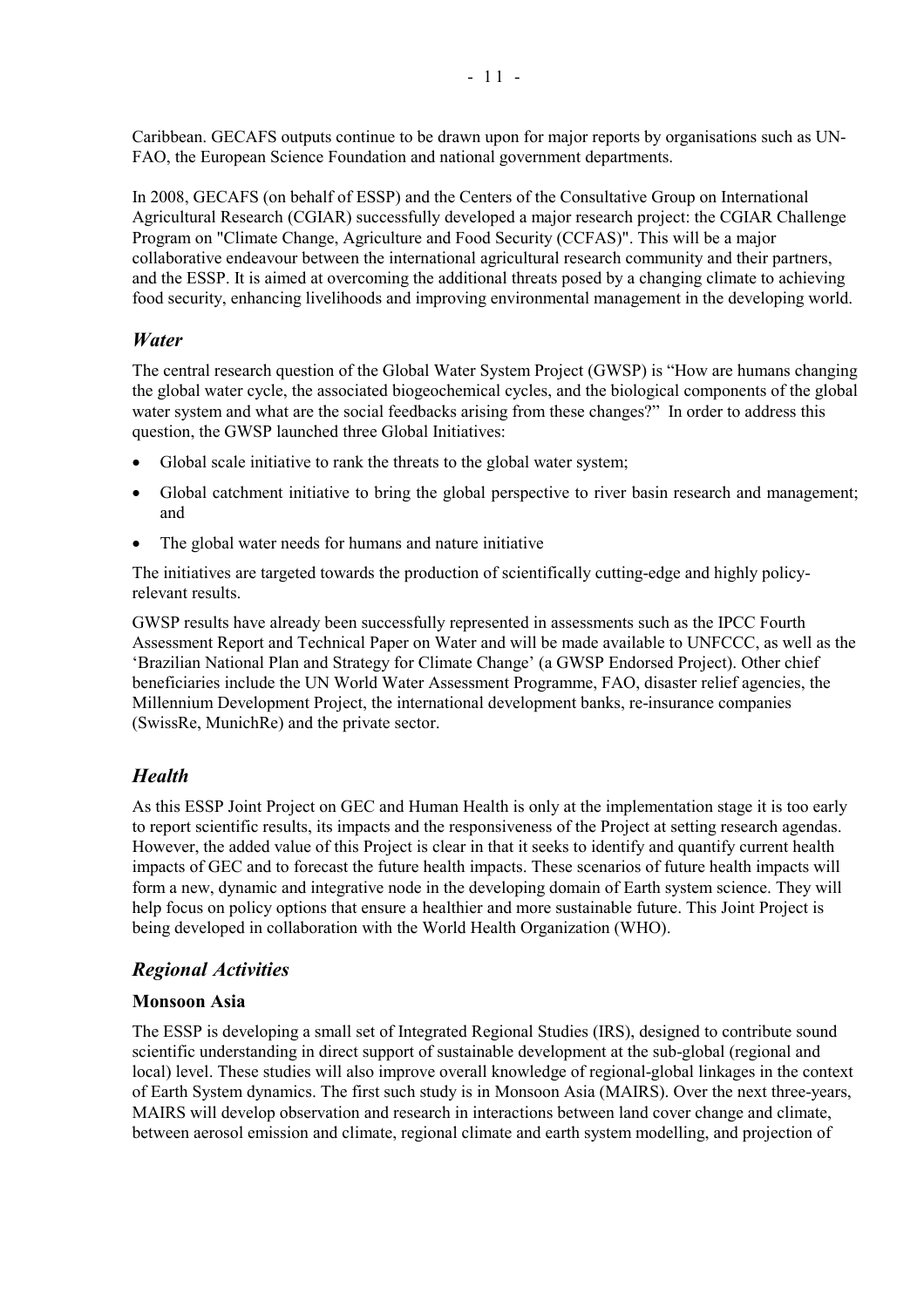future trends in regional climate. Major tasks for MAIRS will include developing and coordinating a series of projects at the national and international level in the monsoon Asian region, focusing on water resources, air quality, regional climate, land cover and ecosystem service changes.

### **Africa**

The African Network for Earth System Science (AfricanNESS) science plan and implementation strategy ìA Strategy for Global Environmental Change Research in Africaî focuses on four top-level issues: food and nutritional security; water resources; health; and ecosystem integrity. This science plan was launched at the IGBP Congress in May 2008, was developed over a period of three years through the collective efforts of many African scientists, as well as colleagues and programmes (including ESSP) from outside the African continent. The Science Plan can be downloaded from: http://www.igbp.net/documents/AfricanNess-2008.pdf.

### **Capacity Building**

The ESSP is also developing and implementing a scaled-up capacity-building agenda - to be delivered through START - which will enhance individual and institutional capacity. See START's abstract for more details about its contribution to advancing climate science, enhancing developing country expertise and its contributions to and interactions with the IPCC and the UNFCCC.

### **Communications**

### *Knowledge Products*

The ESSP will provide a mechanism to help promote and deliver knowledge products. As the experience with the carbon budgets released by the Global Carbon Project has shown, integrative and synthetic science products that are released and updated regularly, and have a direct connection with the policy process can generate a lot of visibility and excitement. Several other examples of such knowledge products within the different core and joint projects of the GEC research programmes already exist, including the GWSP digital water atlas (http://atlas.gwsp.org/). Others such as sustainability safeguards for bioenergy (that could emerge out of the bioenergy activity) will be developed.

### *Forum*

The ESSP will co-convene Earth System Science Forum with strategic partners – the first one being the T‰llberg Forum, 25 - 26 June 2009 with the Stockholm Resilience Centre and the Stockholm Environment Institute on "Making the Planetary Boundaries Relevant for Policy and Practice". This kind of forum will serve as a vehicle for a high-level dialogue with stakeholders, including opinion leaders from civil society, business and government. The Forum can also help highlight and communicate key insights from science, raise awareness and build support for interventions to support all the partner GEC research programmes, and identify key issues and areas relevant for the earth system science agendas of ESSP and its partners.

### *Journal*

The ESSP will launch a high quality, interdisciplinary, peer-reviewed journal entitled 'Current Opinion in Environmental Sustainability' (published by Elsevier) in October 2009. This journal will provide a valuable outlet for the science of the programmmes and projects. It will appeal to a wide audience, through policy briefs, short assessments or issue summaries. It will also be open access to developing country scientists.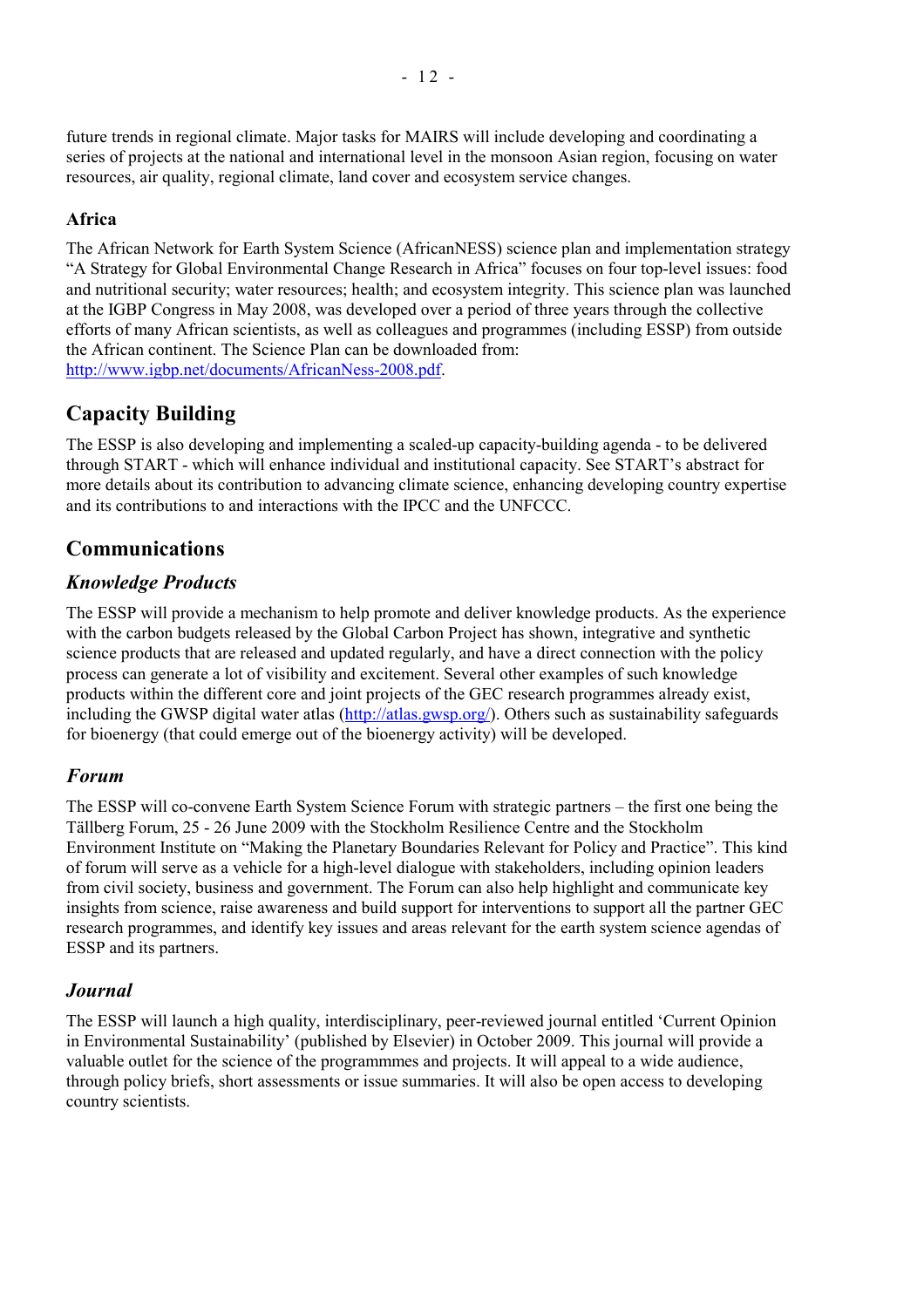### *IPCC*

As presented at previous SBSTA meetings, the ESSP and its partner GEC research programmes greatly contribute to the IPCC assessment reports. They have also convened, with the IPCC, various workshops to take stock of AR4 and plan future research. In January 2009, hosted by the Dutch Global Change Committee, the ESSP convened (in collaboration with IPCC) a workshop on "Future Climate Change Response Research: Learning from IPCC's Fourth Assessment Report". The workshop articulated some major research questions on the basis of IPCC reports, recent societal trends and latest scientific insights in order to guide future research strategies of ESSP and the research programmes. Key outcomes included the emergence of stronger collaboration between ESSP, UNEP and the impact, adaptation and vulnerability assessment communities.

### *Copenhagen Climate Congress*

ESSP and its partner GEC research programmes (DIVERSITAS, IGBP, IHDP and WCRP) helped to organise the International Association of Research Universities (IARU) Climate Congress in Copenhagen (10 -12 March 2009) and will review the synthesis report of congress. The focus of this congress, in which 1500 experts participated, was to provide a picture of the "big issues" that the scientific community feels are necessary for policy makers to be aware of in order to make informed decisions concerning balancing adaptation and mitigation in societal responses to climate change. The main findings of the congress will be presented in plenary at UNFCCC-SBSTA 30 and will feed directly into the UN Conference on Climate Change (COP 15) hosted by the Danish government in December 2009.

### **Contact:**

Prof. Dr. Rik Leemans, ESSP Chair: Rik.Leemans@wur.nl Mr. Martin Rice, ESSP Coordinator : mrice@essp.org Website : www.essp.org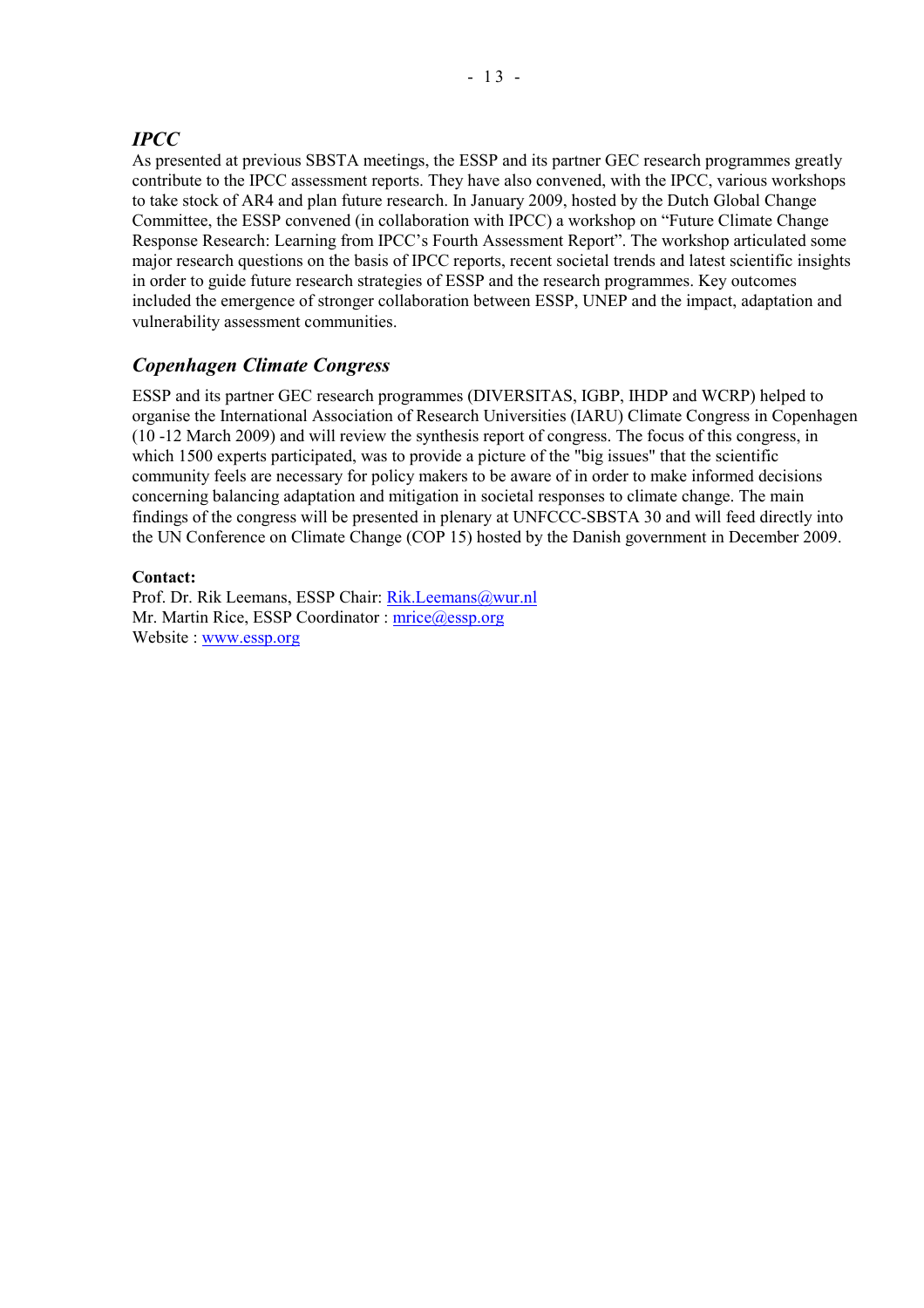### PAPER NO. 4: GLOBAL CHANGE SYSTEM FOR ANALYSIS, RESEARCH AND TRAINING

### **START's contribution to research activities relevant to the needs of the Convention**

START's many research and capacity building activities in Asia and Africa directly contribute to meeting the goals of the Nairobi Work Programme's 9 work areas, as well as to the priorities delineated in SBSTA 26 as described below.

*Research capacity-building activities, particularly in developing countries*: START supports a wide range of activities to build capacity in research applications for adaptation. These include:

- The African Climate Change Fellowship Program (ACCFP) provides Doctoral, Post-Doctoral, Policy, and Teaching fellowships to African professionals, researchers and graduate students to enhance their capabilities to advance and apply knowledge for climate change adaptation. The Fellowships are conducted at host Institutions within Africa and are aimed at enhancing understanding of climate risks, vulnerabilities and adaptation strategies, assessing current practices for designing and implementing adaptation projects and promoting the integration of adaptation with planning, policy and decision-making.
- Building African Capacity for Conserving Biodiversity in a Changing Climate: This MacArthur Foundation funded capacity building program assists conservation professionals from the Albertine Rift countries of Burundi, Democratic Republic of Congo, Rwanda, Tanzania and Uganda to understand emerging risks to biodiversity conservation from climate change, and to develop adaptive management strategies. The program offers graduate level curriculum on climate change risks and provides case study exercises, field visits and field-based, guided externships that help participants design and implement place-based research. START plans to expand the programme through developing distance-learning modules.
- A recent assessment for Building Long Term Capacity for Managing and Adapting to Climate Change in Africa and Asia targeted current education and training capacities for improving research and understanding of vulnerability, adaptation and resilience to climate risks and relevant capacity building priorities in 15 least developed countries in Africa and South and Southeast Asia.

*Relevant communication issues*: START is committed to improving the communication of research findings on climate change in order to simulate effective adaptation planning, through activities such as:

- Integrating Climate Change Mitigation and Adaptation into Development Planning engages scientists and policy makers in West Africa, East Africa and South Asia through a series of national sciencepolicy dialogues based on the findings of the IPCC Fourth Assessment Report and other regional sources of knowledge. A major outcome of this effort will be enhanced capability in target countries and regions to engage in IPCC and SBSTA/UNFCCC activities and dialogues.
- Program on Asian Mega-Cities at Risk: Developing Adaptive Capacity for Climate Change workshop brought together regional scientists, urban planners and officials and representatives from disaster management and development agencies to review projections for climate-related risks to several of Asiaís coastal megacities, and to consider ways to better integrate science information, planning, development, disaster management, and communication between urban planners/officials and the scientific community in order to enhance urban resilience and adaptive capacities. A series of visioning exercises aimed at specific cities are planned for 2009 onwards that will train professionals to engage with city administration, private and public sector communities in mainstreaming climate change considerations in to their development trajectories.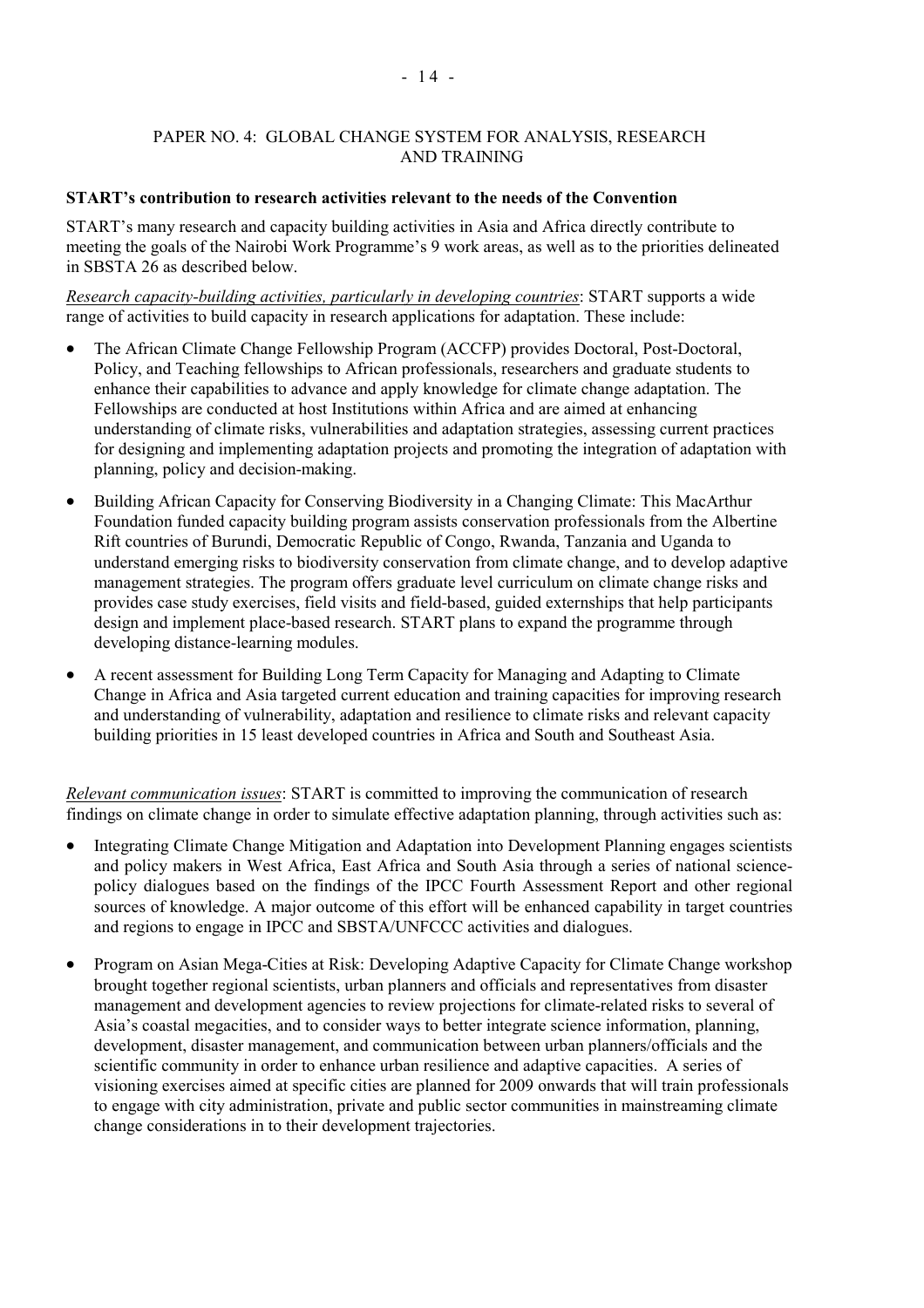- Climate change for Development Planners: START is providing technical support to the World Bank Institute in developing e-learning modules intended to raise awareness and improve communication around climate change issues relevant to World Bank staff and to development professionals within the Bank's client countries.
- The Advancing Capacity to support Climate Change Adaptation project recently developed and tested different methods and tools for communicating climate risk information to at-risk populations and decision-makers. These include training workshops targeted at community representatives, professionals, and national agency representatives, participatory monitoring and evaluation, focus group discussions and participatory workshops, dramas presented to at-risk communities, folk music, radio bulletins, videos, posters and leaflets. These actions have helped to enable and support effective adaptation planning to reduce vulnerability to climate change and promote sustainable development across Asia and Africa.
- Web-based knowledge platforms: START is partnering with the Stockholm Environment Institute and others on weADAPT, the web-based platform developed to enhance the knowledge base for adaptation. START is also exploring the creation of Africa DIVA (Dynamic assessment of Impacts, Vulnerability and Adaptation) in collaboration with research organizations from Africa, the US, and the UK, and is intended to provide a comprehensive portal on the state of the art and knowledge on climate change and Africa.

### *Research priorities and gaps in the implementation of these priorities: START's recent support in this* area includes:

- Research to improve regional modeling and scenario generation of the monsoon climate in Asia, especially the most vulnerable regions identified in the IPCC 4AR (major deltas, semi-arid regions) where considerations of land cover use/change, aerosols and biogeochemistry of carbon and nitrogen cycles are of particular importance.
- A Global Environmental Change grants programme in Africa that allows regional scientists to pursue research themes related to climate change risks that inform adaptation planning .
- Advanced Study Institutes that provide support for research on such topics as 'Global environmental change and the vulnerability of water resources in the context of Millennium Development Goals in Africa' and 'Monsoon prediction and predictability in support of the Monsoon Asia Integrated Regional Study'.

*Regional climate change research networks*: The vast majority of START's activities are multiinstitutional and regional in nature and thus directly contribute to building regional climate change research networks comprising researchers, educators and policy-makers, and their respective institutions.. Examples of START activities that actively foster such collaborative networks include the AIACC, ACCCA, ACCFP, and biodiversity conservation under a changing climate projects.

The activities described in this briefing are a result of a collaborative effort between START and its many partners, which include UNEP, UNITAR, IPCC, WMO, the World Bank, the Stockholm Environment Institute, the East-West Center, and numerous universities and research institutes in Africa and Asia as well as in the Europe and the United States. The global change SysTem for Analysis Research and Training (START) is a member of the Earth Science System Partnership and is sponsored by the WCRP, IGBP, and IHDP.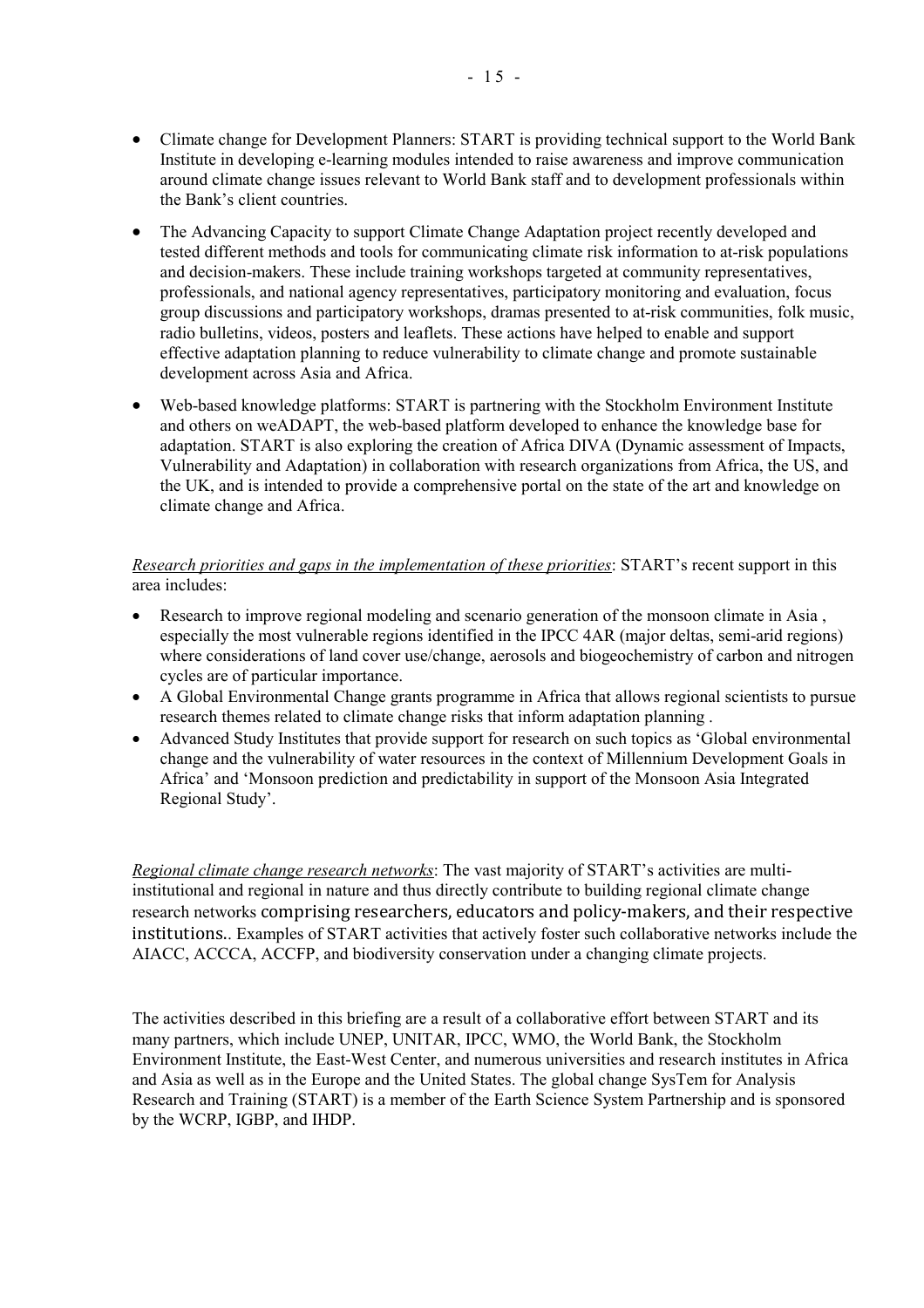### PAPER NO. 5: INTER-AMERICAN INSTITUTE FOR GLOBAL CHANGE RESEARCH

#### Submission from the Inter-American Institute for Global Change Research (IAI)

The Inter-American Institute for Global Change Research (IAI) provided in document FCCC/SBSTA/2008/MISC.8, an update on current research, and introduced its network initiative "Land-use change, biofuels and rural development in the La Plata Basin".

In this two-year initiative, funded by the Canadian International Development Research Centre (IDRC), IAI is successfully coordinating research teams in Argentina, Brazil, Bolivia, Paraguay and Uruguay to provide research and policy advice in the La Plata region. The La Plata Basin, the fifth largest basin in the world, presents a large diversity of challenges that range from unknown social and economic impacts of climate variability and changes in land-use patterns to management of hydropower, and the expanding use of land for food and biofuel production. The project integrates information on climate change, land-use change, ecosystem services and social and economic dynamics and characterizes the perspectives of bio-energy markets at local and regional scales. It aims to provide input towards the design of future research and monitoring of regional environmental impacts of climate and land use change.

At its twenty-eighth meeting, the SBSTA "stressed the need to enhance research and related institutional capacity, in particular in developing countries through individual, bilateral and multilateral action as and/or through the research programmes and organizations". The La Plata Basin project directly responds to activities under the Nairobi Work Programme (NWP) by providing cooperation among Parties, relevant organizations and stakeholders and by encouraging South-South cooperation to facilitate knowledge exchange on lessons learnt from local experiences.

The goal of the IAI is to augment the scientific capacity of the region and to provide information in a useful and timely manner to policy makers. For more effective regional guidance, the IAI wishes to involve its member countries more closely in IAI-UNFCCC interactions and invites member countries to support activities combining ecosystem and atmospheric carbon cycle research to guide decision making.

A brief summary of some critical issues in agricultural biofuel production (annexed) may serve to initiate discussion on the trade-offs between the use of renewable carbon for fuel and for sustaining the associated land base. The aim of biofuel production is to substitute fossil carbon with biologically fixed carbon. As new technologies permit increasingly exhaustive use of crops and residues for bioenergy production, knowledge on sustainable land management and soil carbon needs to be integrated with concerns on global carbon balances and renewable fuels, if food and fuel production is to be sustainable.

Among typical energy crops, sugar cane and oil crops produce principally carbon, while maize and soy beans have been selected and bred for high protein content. Using protein crops for fuel carbon, needs careful consideration of their nitrogen and therefore fertilizer requirements, that can offset any fossil carbon gains. As cellulosic technologies evolve, renewable energy production will be able to use crop residues that are currently left in the field to replenish soil organic matter, which is needed to maintain soil quality. Reducing soil organic matter causes problems with infiltration, erosion and nutrient availability. Balancing carbon needs for soils with those for human energy consumption therefore is a task that needs to be introduced into planning now as the bioenergy sector grows, particularly for many tropical regions whose soils have a lower ability to stabilize carbon and depend more on conservative management of residues.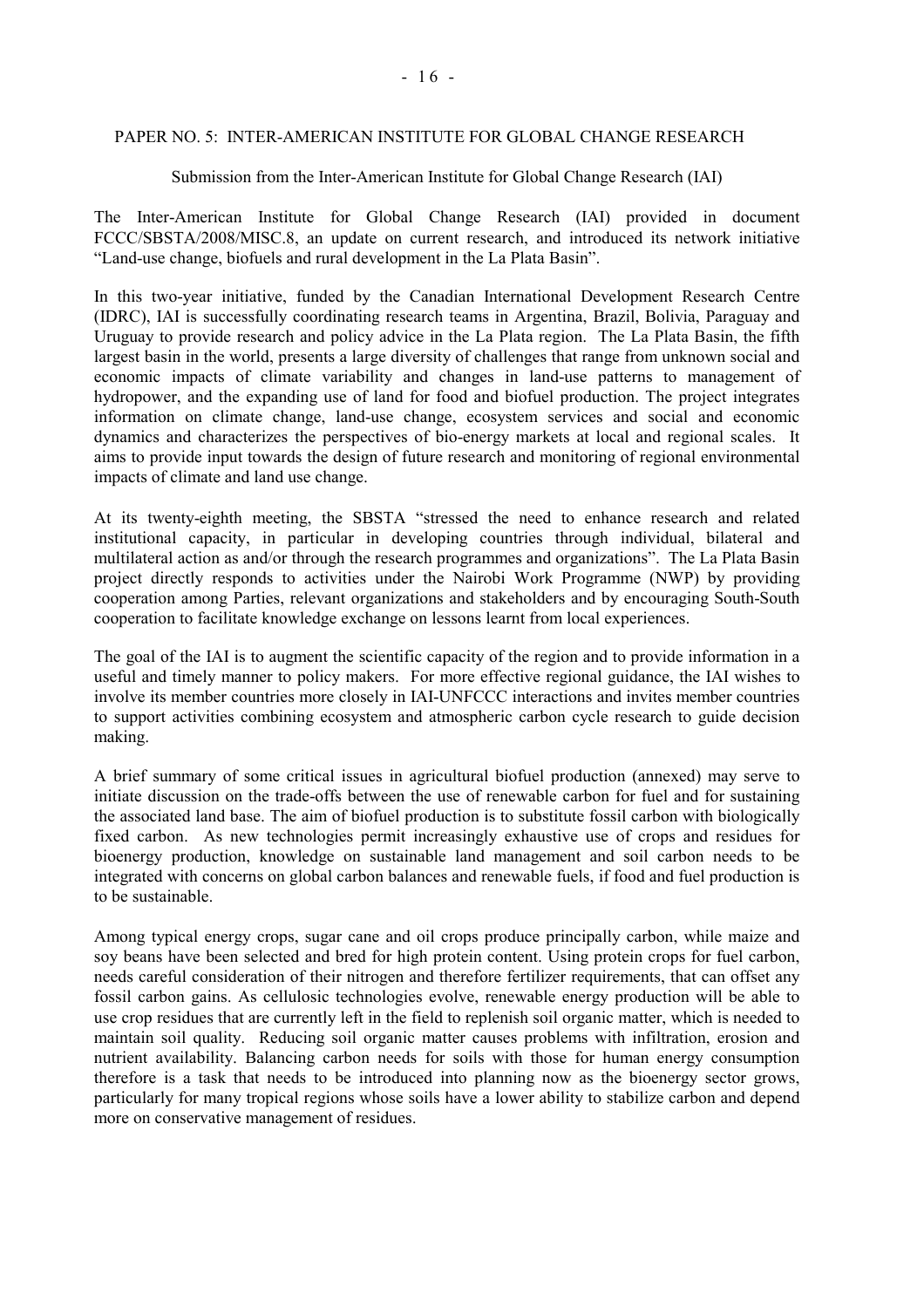### Annex – Biofuels, Soil Carbon Balance and Sustainability

### **Substituting fossil fuels**

Climate change has drawn attention to carbon used for energy. If fossil carbon is burned for energy, it is added to the atmospheric carbon dioxide and aggravates global warming and has other detrimental effects such as ocean acidification. If carbon from plants is burned instead, that recycles carbon recently fixed from the atmosphere, and thus can provide a "carbonneutral" energy source for mitigation of greenhouse effects.

A number of options exist for land-based biofuel plant production. Wood burning is a principal energy source for many households in developing countries, and is also for industrial processes such as iron ore smelting using charcoal. For mobile (automotive etc.) use, liquid fuels are needed, either ethanol to substitute for gasoline, or unmodified or esterified plant oils to substitute for diesel.

#### **Biofuel sources**

Sugar cane is the main source of ethanol. Cane sugar is extracted from the vegetative parts of the plant, fermented and distilled into fuel grade alcohol. Part of the cane residues are usually burned to generate heat for the distillation. Increasingly starch, principally from maize grain, is also being used to make fuel alcohol. Starch is not directly fermentable, so must be converted to sugars first by industrial enzymatic processes. A small number of distilleries have now begun to use the more complex conversion of cellulose to fermentable sugars, but the technology has not yet been developed into a viable large-scale industrial process. Substitutes for fossil diesel are derived from oil plants such as rape seed, soy bean or oil palm, either by direct admixture to the diesel or upon transesterification of the oils.

In all cases, the aim of biofuel production is to substitute fossil carbon with biologically fixed carbon. This makes sugar cane and to a lesser degree oil palm and rape seed relatively straight-forward energy crops because carbon (sugar or oil) is their main product. Maize and soy beans have been selected and bred for nutrition and protein content. Using these crops for the carbon content of their seeds, needs careful consideration of their nitrogen and therefore fertilizer requirements. Seeds normally contain 2-3 times the amount of nitrogen and phosphorus per unit of carbon than vegetative plant tissues. Using vegetative tissue as a carbon source therefore simplifies biofuel production. If seeds are used fuel production should be coupled to the utilization of the proteins remaining after fermentation for instance for feed. Several grasses, but also fast growing trees are being considered as cellulose sources for the future. Crop residues are vegetative plant parts that come "for free" after seeds have been harvested for other purposes. As cellulosic technologies evolve, the hope for non-fossil, renewable energy production is therefore to be able to use plant materials and crop residues that are currently not used.

### **Fuel carbon vs. soil carbon**

Farmers know that organic matter is needed to maintain soil quality. Soil scientists have quantified typical carbon losses associated with arable agriculture, as well as the carbon gains that occur when land is reverted to forest or grassland. Carbon levels in soils are determined by the balance of inputs from plants and their residues and outputs by decomposition. Reducing inputs will reduce carbon levels unless decomposition is slowed at the same time. In agriculture introducing zero till or other conservation practices will slow decomposition and aid carbon build-up in soil. Reduced soil organic matter causes problems with infiltration, erosion and nutrient availability, and a very low level of soil organic carbon will cause soil to become unproductive. Carbon therefore needs to be returned to the soil from crop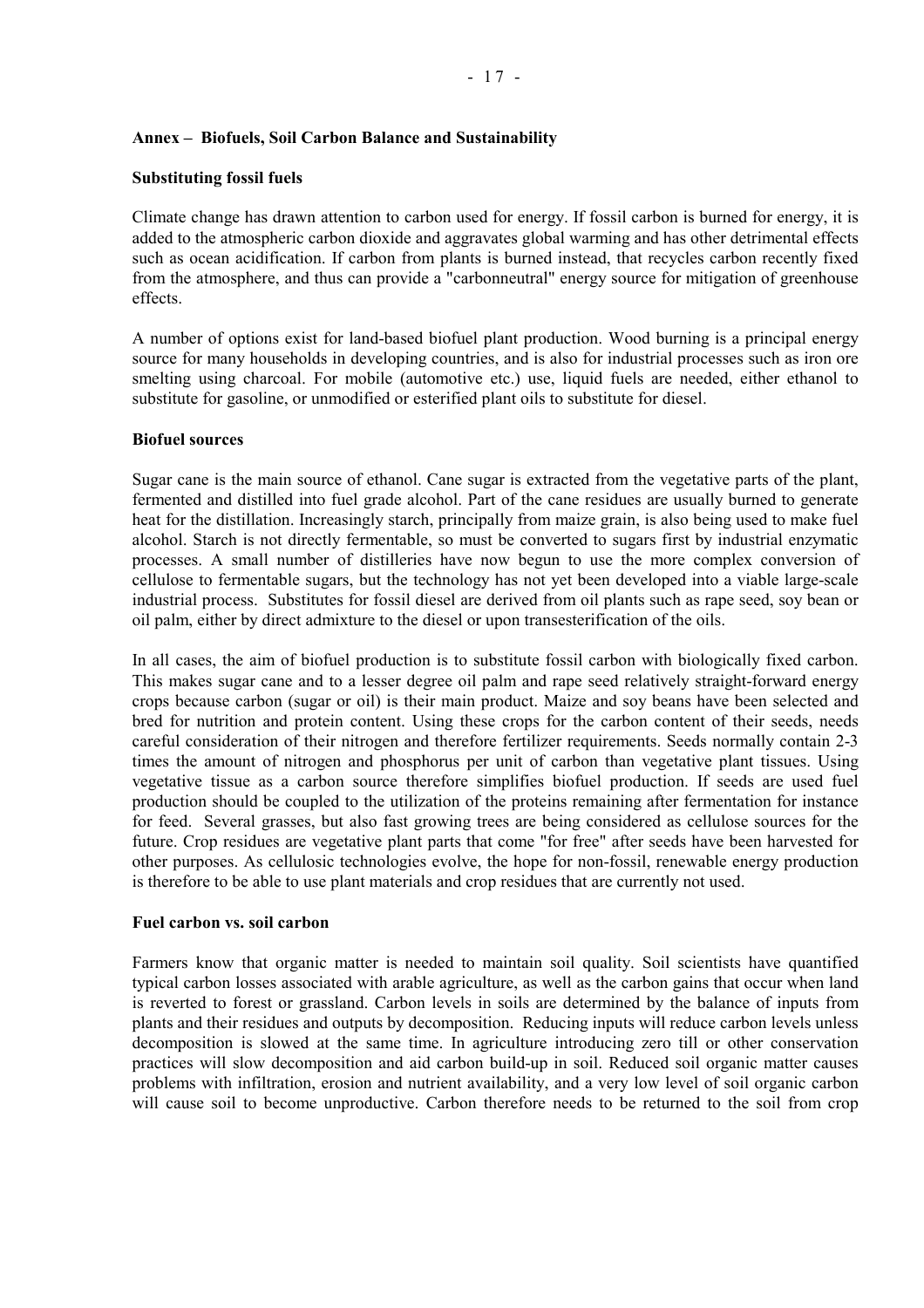production. Balancing carbon needs of soils and human energy consumption therefore is a task that needs to be introduced into planning now as the bioenergy sector grows.

In a recent review of a large number of land use conversions between conservation reserve lands and agriculture (Piñeiro et al. 2009), soil organic carbon accumulation on reserve land was on average near 0.5 Mg C ha-1 yr-1 over some 15 years, after which accumulation slowed significantly to reach its final steady level after some 80 years. The total carbon sequestered in an average soil under conservation reserve therefore amounts to over 10 Mg ha-1. Carbon losses upon converting natural vegetation to agriculture are faster but of similar magnitude. These changes in carbon storage compare with approximately 1.5 Mg in ethanol-carbon obtainable from an average US maize crop of 9 Mg ha-1. Piñeiro et al. (2009) analyzed the whole lifecycle of ethanol production and arrived at net avoided fossil carbon emission of 1.2 Mg of carbon dioxide equivalents, i.e. a carbon saving of near 0.4 Mg ha-1 yr-1. Carbon for carbon, during the first 15 years of biofuel production on former native or conservation reserve land, there is therefore no reduction in net carbon emission. The world average maize yield at only 2.5 Mg ha-1 yr-1 is much lower than the US average, so calculations for other regions would have to consider much lower efficiencies, but also lower fossil fuel inputs in the maize production. Taking into account the economics of maize production and carbon credits for the US, Piñeiro et al. (2009) conclude that soil C sequestration by setting aside former agricultural land was greater than the C credits generated by planting corn for ethanol on the same land for 40 years.

Piñeiro et al (2009) also indicate that producing cellulosic ethanol from grasslands provides higher rates of net carbon dioxide savings because it does not cause tillage-induced soil C losses. In addition using grasses may increase C storage in soils if grasslands are replanted on current agricultural lands (Ogle et al. 2003, Tilman et al. 2006). Even permanent plant cover, though, relies on the carbon recycling from above ground biomass litter to maintain soil carbon levels. How much could be harvested for biofuel production without reducing soil C remains to be determined, although experience from grazed pasture provides pointers for appropriate management. The development of cellulosic technologies will permit using crop residues, but removal of crop residue from the field must be balanced against impacting the environment (soil erosion), maintaining soil organic matter levels, and preserving or enhancing productivity (Willem et al. 2004). Maize stover can provide a renewable carbon source. Because of its relatively large biomass, maize produces 1.7 times more C than other common grains, but suitable sustainable removal rates will vary depending on yield, soil type, and cultural practices (Willem et al. 2004).

The concerns about maintaining soil organic matter and soil quality under regimes of increasing carbon diversion to fuel uses are greater for many tropical soils than for the cases above because these soils have a lower ability to stabilize soil carbon and depend more on conservative management of residues.

### **Summary - biofuels to replace fossil carbon emissions**

- Biofuels will play a mayor role in carbon mitigation.

- The soil's need for carbon adequate carbon content and inputs will have to be considered when more and more carbon is removed from the land for energy production.

- Ideally, energy crops should produce carbon with few associated nutrients to reduce fertilizer needs and subsequent contaminants problems.

- If high nutrient plant (parts) such as seeds are used for biofuel production the coupled production of feed is a vital component of the production process. This may actually diversify rural economies. Accounting of the environmental benefits will not be easy, since renewable carbon and other products result.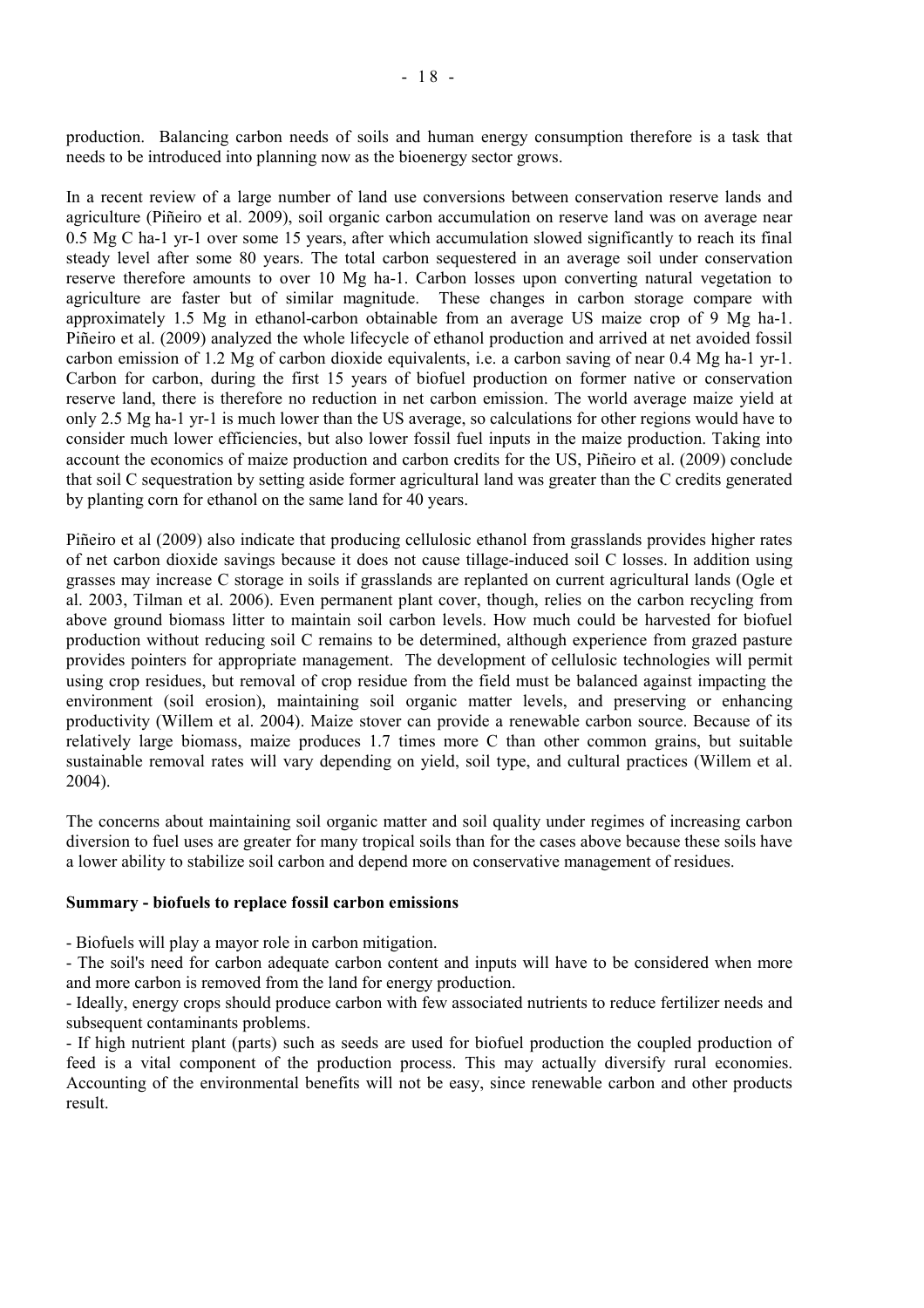- Much of the needed information for guiding decisions on fossil fuel substitution by agriculture and forestry is available. It must be synthesized in a format and forum suitable for strategic planning.

#### **Literature**

G. Piñeiro, E. G. Jobbágy, J. Baker, B. C. Murray, R. B. Jackson Ecological Applications, 19(2), 2009, pp. 277-282

Tilman, D., J. Hill, and C. Lehman. 2006. Carbon-negative biofuels from low-input highdiversity grassland biomass. Science 314:1598-1600

Ogle, S. M., F. J. Breidt, M. D. Eve, and K. Paustian. 2003. Uncertainty in estimating land use and management impacts on soil organic carbon storage for US agricultural lands between 1982 and 1997. Global Change Biology 9:1521-1542

Wilhelm W. W. , J. M. F. Johnson, J. L. Hatfield, W. B. Voorhees, and D. R. Linden. 2004. Crop and Soil Productivity Response to Corn Residue Removal: A Literature Review. Agronomy Journal 96: 1-17.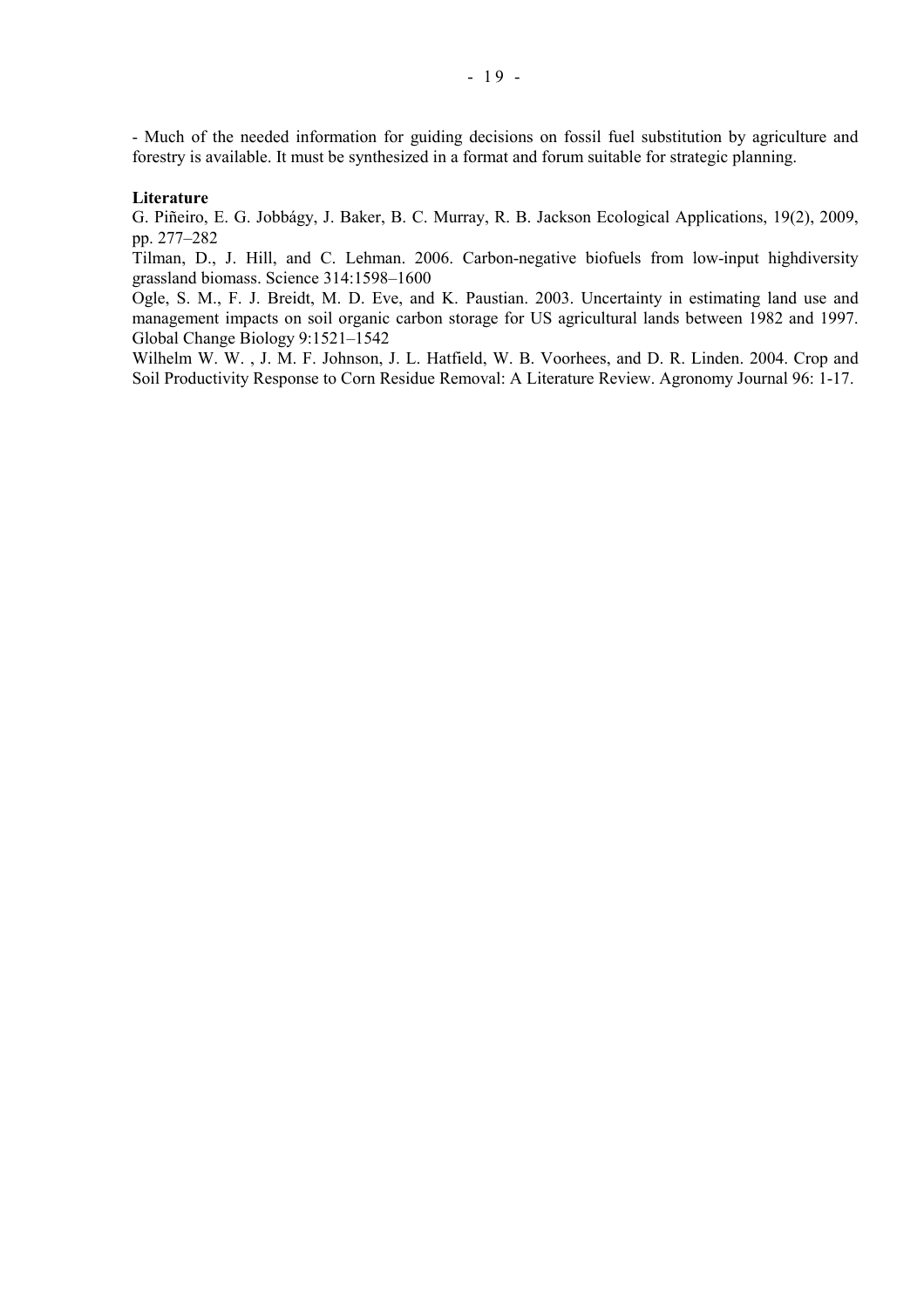### PAPER NO. 6: INTERNATIONAL GEOSPHERE-BIOSPHERE PROGRAMME

### **International Geosphere-Biosphere Programme**  ABSTRACT for SBSTA Meeting June 2009 Prepared by Sybil P. Seitzinger, Executive Director IGBP

The International Geosphere-Biosphere Programme (IGBP') is a research programme that studies the phenomenon of Global Change (www.IGBP.net). IGBP research addresses the interactive physical, chemical and biological processes that define Earth System dynamics, changes that are occurring in these dynamics, and the role of human activities in these changes. IGBP contributes to new knowledge on climate change, as well as many other global environmental change issues, by coordinating research activities through the IGBP Core Projects and by organizing workshops and synthesis activities that bring together scientists from a wide range of disciplines. The nine Core Projects of IGBP address processes on land, in the atmosphere, and oceans, and the interfaces between these, and include two integrative crosscutting projects that address future and past global change. Many IGBP activities have considerable collaboration with partner programs, including the World Climate Research Program (WCRP), the International Human Dimensions Program (IHDP), DIVERSITAS, and our partnership of the Earth System Science Program (ESSP).

### **International Engagement and Capacity Building**

IGBP is truly an international network that has strong engagement of scientists from the developed and developing world at all levels (e.g., IGBP Scientific Committee, Officers, Core Project Scientific Steering Committees, research network, and National Committees in over 70 countries).

In May 2008, IGBP held its 4th Congress in Cape Town, South Africa, under the theme "Sustainable Livelihoods in a Changing Earth System". South Africa was an excellent venue to help strengthen IGBP's research and networking on issues crucial for developing countries all around the world. The Congress focused on many issues of direct relevance to civil society and the policy community, and helped IGBP identify ways to better contribute towards developing sustainable pathways for mitigation, innovation and adaptation.

#### **Emerging Scientific Findings**

A few of the recent results from IGBP activities that are relevant to increased emissions of greenhouse gases and climate change are highlighted below.

**Ocean Acidification:** The oceans are acidifying fast, at a rate and to a level not experienced by marine organisms for at least 20 million years. The cause of this acidification is related to dissolution in seawater of CO2 that has been emitted to the atmosphere from human activities. Since industrialization began in the 18th century, surface-ocean acidity has increased by 30%. This ongoing ocean acidification is decreasing the ability of many marine organisms to build their shells and skeletal structure, with strong negative implications for the future of coral reefs, for example. New evidence of the effects on reproduction, behaviour, and general physiological functions of some marine organisms, such as oysters, sea urchins, and squid, is also accumulating. These results and others were presented at the 2008 Symposium on the Ocean in a High- $C_0$  World (co-sponsored by IGBP, SCOR, IAEA and lOC). A conference declaration (The Monaco Declaration) urging climate change negotiators to take ocean acidification seriously was one of a number of products from this symposium (www.igbp.net/documents/MonacoDeclaration2009.pdf).

An intense effort will be needed to prevent severe damages from ocean acidification. For example, to stay below an atmospheric  $CO_2$  level of 55O ppm, the current increase in total  $CO_2$  emissions of 3% per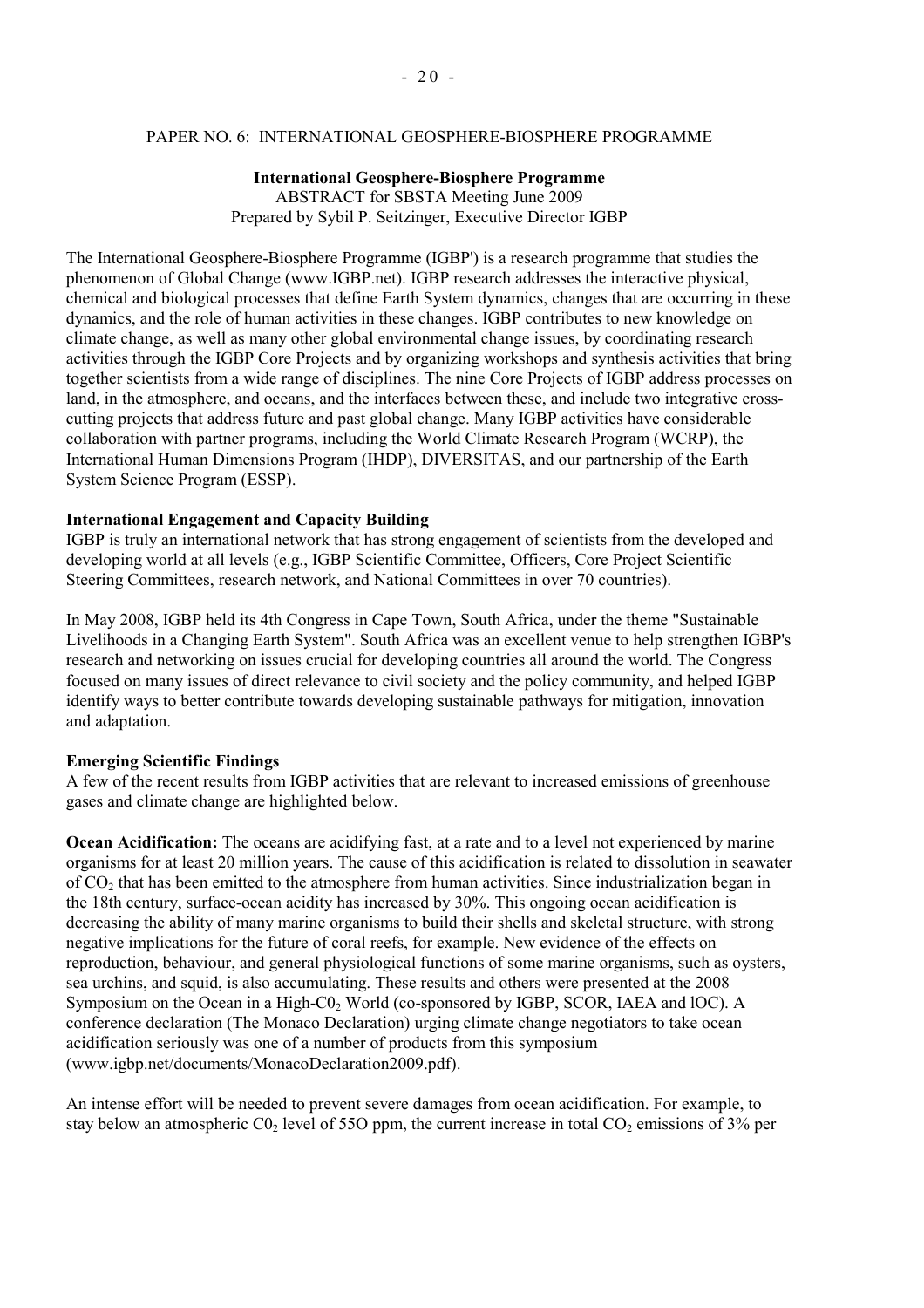year must be reversed by 2020 (Anderson and Bows 2008). Even steeper reductions will be needed to keep most polar waters from becoming corrosive to the shells of key marine species and to maintain favourable conditions for coral growth. If negotiations at COP-1S in Copenhagen in December 2009 fall short of these objectives, still higher atmospheric  $C_0$ , levels will be inevitable.

Ongoing research relevant to ocean acidification is conducted by scientists associated with many of the IGBP Core Projects. For example, a surface ocean  $CO<sub>2</sub>$  Atlas (mapped data from 1968-2007) is being developed by SOLAS (Surface Ocean-Lower Atmosphere Study). The impact of ocean acidification on marine ecosystems and biogeochemical cycles will be a key issue addressed by the next IMBER (Integrated Marine Biogeochemistry and Ecosystem Research) *imbizo* meeting in 2010. Ocean acidification over time was the topic of a recent IGBP fast-track initiative and involved participation from SOLAS, IMBER, LOICZ (Land-Ocean Interactions in the Coastal Zone), GLOBEC (Global Ocean Ecosystem Dynamics), and PAGES (Past Global Changes), as well as partners SCOR and IMAGES. The magnitude of past events of ocean acidification and how marine organisms and ecosystems responded are continuing to be addressed through palaeo records by work in PAGES.

**High latitudes - Atmospheric Pollution and Climate:** The high latitude regions are critical regions for climate change impacts. Several short-lived pollutants may be contributing to the accelerated rates of warming observed in the Arctic relative to the global annually averaged temperature increase. For example, new analyses emphasize that multiple forcings due to black carbon, methane, and tropospheric ozone lead to a positive surface temperature response indicating the need to reduce emissions of these species within and outside the Arctic (Quinn et al. 2008) (IGAC)

**Carbon and Nitrogen Cycle-Climate Feedbacks:** The importance of including both carbon and nitrogen cycle-climate feedbacks in predicting climate change are becoming increasingly apparent. Recent model inter-comparison studies have been important in quantifying these feedbacks, as well as quantifying the long-term consequences of carbon reduction commitments.

A new approach to scenario development using reference concentration pathways (RCPs) has been adopted for AR5, and these are being extended from including only  $C_2$ , to now including a more complete suite of GHGs. (IGBP AIMES and WCRP)

*A better understanding of the Earth's past environment can be used to make better predictions for the future.* (IGBP PAGES)

**Past Ice-free Nordic Seas:** A recent reconstruction of sea-surface temperature at the last Glacial Maximum (21,000 years ago) has revealed the occurrence of ice-free Nordic Seas during summer, as well as many other new insights (MARGO Project Members, 2009).

**Sea level:** Relative sea level reconstructions and modeling of the last Interglacial Period (ca. 126,000 years) suggest that we are moving into a climate regime where the Greenland and West Antarctic ice sheets will become increasingly unstable. Palaeo sea-level data and modeling suggest that sea level rise related to current warming may be rapid at first and slow with time. Using palaeodata and direct observations, loose limits have been developed on how rapidly sea level rise might occur over the next century. For example, we may expect sea level rise over the next century to fall between the lower limit of 20th century sea level rise (0.12 m per century) and the sea level rise at the conclusion of TI (1 m per century). Extreme lower bounds (i.e., outside the range of possibility) can be derived by pre-industrial sea level rise during the Holocene (0.04-0.07 m per century), while extreme upper bounds of 2 m per century have been estimated by extrapolating the fastest observed ice stream responses to all of the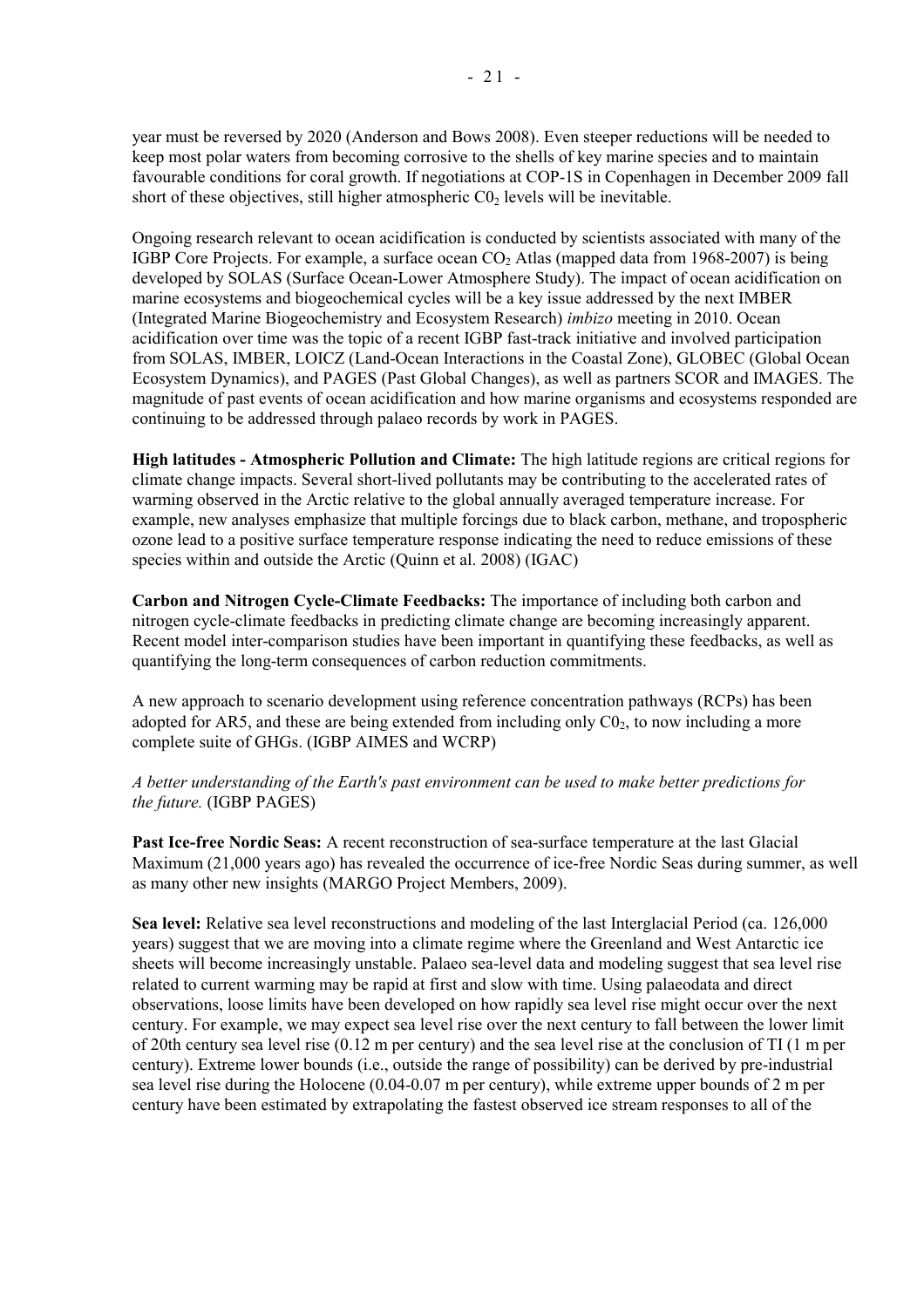Greenland and West Antarctica ice streams. (Siddall et aI., in press, J. of Quaternary Science; Siddall et aI., in press, Eos; PAGES news special section on sea level change, in prep.).

There are many economic implications of sea level rise. A cost-benefit analysis of sea level rise for several areas, including the cost of defense and loss of high value land is being developed (LOICZ).

**Climate Change and Water Resources in less Developed Countries:** The Northern Hemisphere has been the primary focus of studies on the last 2000 years of climate. Information on climate for the Southern Hemisphere has been largely missing. However, new information for South America on temperature, precipitation and glaciation is demonstrating that glaciers are retreating at an unprecedented rate. (PAGES) Glaciers provide important water resources for people and ecosystems downstream. Increased rates of melting of glaciers can lead to downstream flooding in the short term, and as glaciers disappear a large decrease in available water over the longer-term.

### **Research Planning Activities**

Key uncertainties and research needs identified by the IPCC or raised by Parties are important areas of investigation by IGBP. The recent and ongoing research being addressed by IGBP Core Projects that are outlined above are only a few examples of such IPCC relevant work. IGBP also has recently initiated a major synthesis and integration activity. This activity will be ongoing over the next 3-5 years with a series of scientific publications and communication products for policy makers being continually developed. Many of the topics being addressed are in response to key issues raised by IPCC and the **Parties** 

IGBP along with the other GEC programmes (WCRP, IHDP, DIVERSITAS) and ESSP, as well as other partners, have organized and been involved in a number of recent workshops in collaboration with past and current co-chairs of IPCC WGs I, II, and III with the goal of continuing to identify key uncertainties and research needs and to develop ways that we can collectively address these.

'IGBP is an interdisciplinary body of the International Council for Science (ICSU)

Anderson, K. and and A. Bows. 2008. Reframing the climate change challenge in light of post-2000 emission trends. Phil. Trans. R. Soc. A. doi:10.1098/rsta.2008.0138

Quinn, P.K., T.S. Bates, E. Baum, N. Doubleday, A.M. Fiore, M. Flanner, A. Fridlind, T.J. Garrett, D. Koch, S. Menon, D. Shindell, A. Stohl, and S.G. Warren. 2008. Short-lived pollutants in the Arctic: Their climate impact and possible mitigation strategies. Atmos. Chem. Phys. 8: 1723-1735.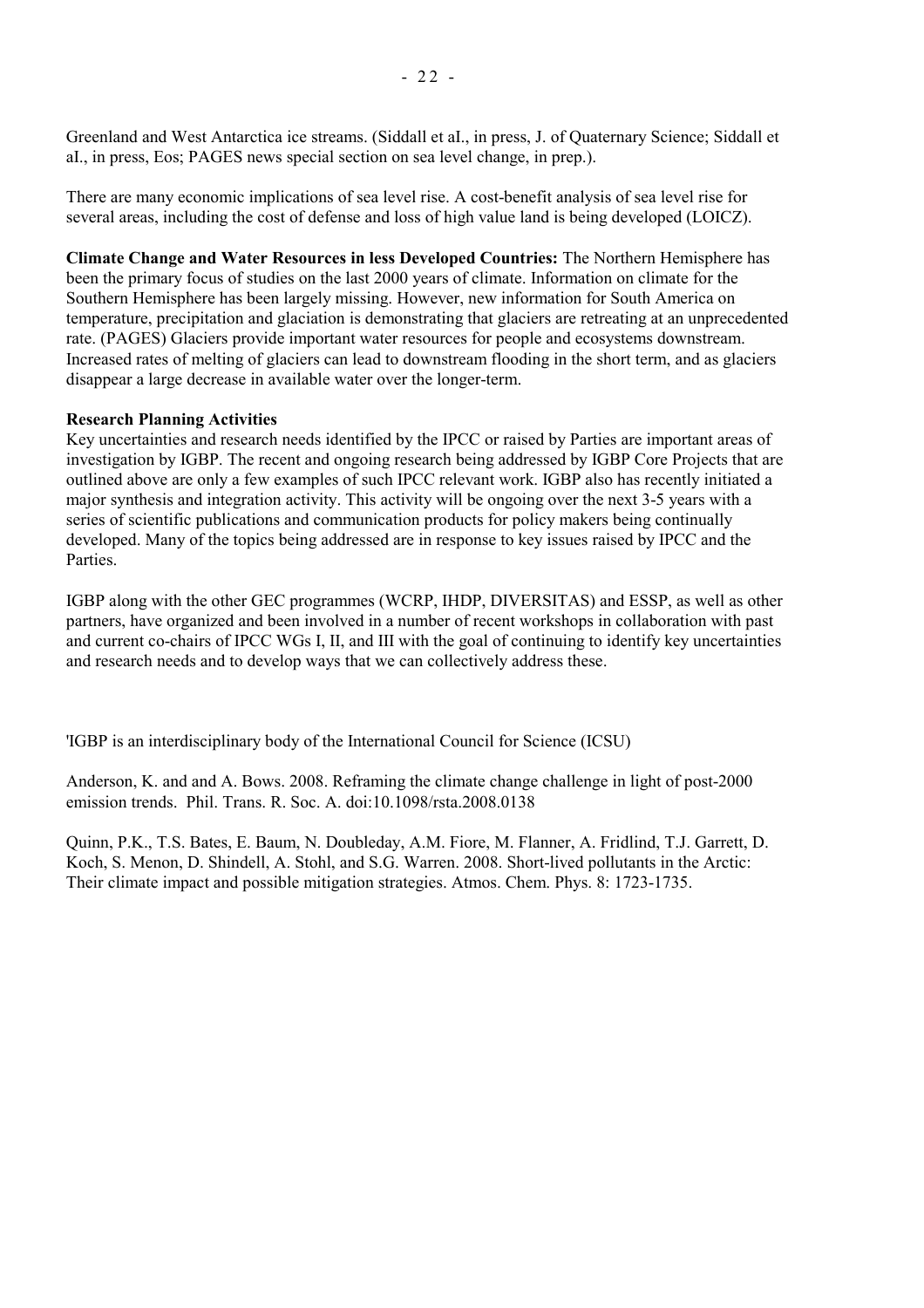### PAPER NO. 7: INTERNATIONAL HUMAN DIMENSIONS PROGRAMME ON GLOBAL ENVIRONMENTAL CHANGE

 $\alpha$ <sup>\*</sup>Meeting the climate change challenges – the contribution of Human Dimensions research<sup>\*\*</sup>

Falk Schmidt Head Science Management, International Human Dimensions Programme on Global Environmental Change (IHDP)

The International Human Dimensions Programme on Global Environmental Change (IHDP) is an international, interdisciplinary science programme, dedicated to provide international leadership in framing, developing, and integrating social science research on global change and to promote the application of the key findings of this research to help address environmental challenges.

Human actions lie at the heart of global environmental changes. Present changes in the Earth's climate system are due, in large part, to a buildup of greenhouse gases in the atmosphere resulting from human activities. These and other similar activities are triggering changes that threaten social welfare, raising questions about the resilience of the current world system. The impacts of climate change will depend upon human responses ranging from the actions of individuals to the creation of multilateral environmental agreements and the reactions of the wider global civil society. Avoiding dangerous anthropogenic interference in the Earth's climate system, for example, will require far-reaching changes in the production and consumption of energy and both mitigation and adaptation measures depend on the ability and willingness of societies to respond effectively to these major challenges.

Efforts to understand and to respond effectively will require major inputs from the social sciences. Policy makers at all levels need better knowledge of the demographic, economic, institutional, and technological roots of behavior leading to increases in emissions of greenhouse gases or the adoption or rejection of ambitious climate policies. Hence, IHDP aims to present a clearer picture of the determinants of human  $resposes - both individual and collective - to global developments like climate change.$ 

Meeting these needs in science for society will require a substantial increase in the contributions of the social sciences. For instance, research on vulnerability, adaptation and resilience, effective governance arrangements and tools, including risk management, or patterns of (large-scale) behavioral changes and other social transition processes such as transforming fossil fuel based energy systems are key areas of IHDP's research. It is no longer sufficient to engage in research on the biophysical elements of complex and dynamic systems on the assumption that human actions are largely exogenous to the workings of these systems or constitute only occasional perturbations that can be set aside safely for purposes of analysis.

The IHDP input is crucial for the development of a science of coupled systems or, as many now call them, socio-ecological systems in which the impacts of human actions are fully integrated into analyses of global environmental changes which is done, for example, within the context of the Earth System Science Partnership (ESSP).